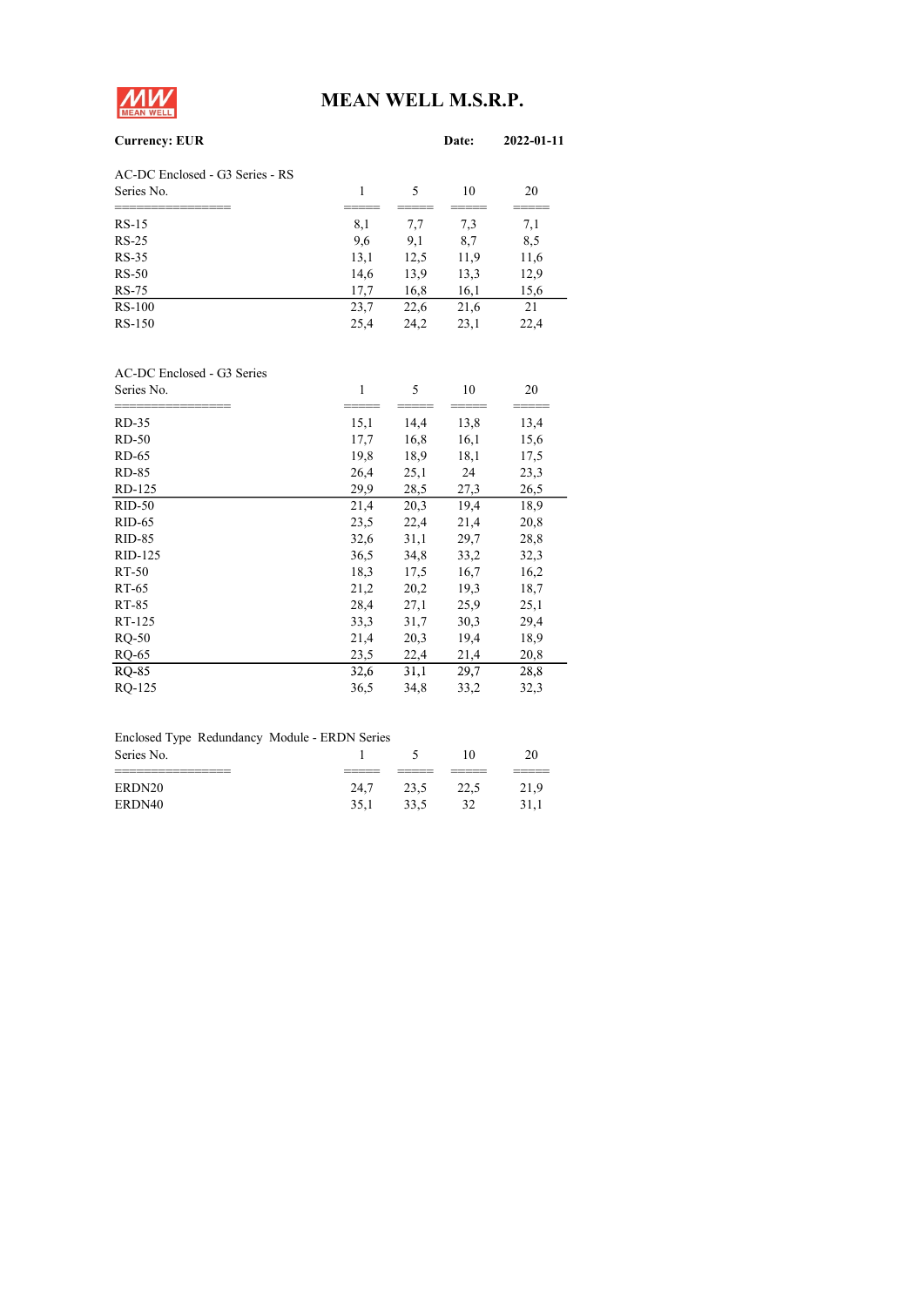| AC-DC Enclosed - LRS Series |      |      |      |      |
|-----------------------------|------|------|------|------|
| Series No.                  | 1    | 5    | 10   | 20   |
|                             |      |      |      |      |
| $LRS-35-5$                  | 10,8 | 10,3 | 9,8  | 9,5  |
| LRS-35-24                   | 10,3 | 9,8  | 9,3  | 9,1  |
| LRS-35-12/15/36/48          | 10,8 | 10,3 | 9,8  | 9,5  |
| LRS-50-3.3/5                | 12,1 | 11,5 | 11   | 10,7 |
| LRS-50-24                   | 10,9 | 10,4 | 10   | 9,7  |
| LRS-50-12/15/36/48          | 11,4 | 10,9 | 10,4 | 10,1 |
| LRS-75-5                    | 14,8 | 14,1 | 13,5 | 13,1 |
| LRS-75-24                   | 13,3 | 12,7 | 12,1 | 11,7 |
| LRS-75-12/15/36/48          | 14   | 13,3 | 12,7 | 12,3 |
| LRS-100-3.3/5               | 16,8 | 16   | 15,3 | 14,9 |
| LRS-100-24                  | 14,8 | 14,1 | 13,5 | 13,1 |
| LRS-100-12/15/36/48         | 15,6 | 14,9 | 14,2 | 13,8 |
| LRS-150-24                  | 18,2 | 17,3 | 16,5 | 16,1 |
| LRS-150-12/15/36/48         | 19,5 | 18,6 | 17,8 | 17,2 |
| LRS-150F-5                  | 22,9 | 21,8 | 20,8 | 20,2 |
| LRS-150F-24                 | 20,5 | 19,5 | 18,7 | 18,1 |
| LRS-150F-12/15/36/48        | 21,5 | 20,5 | 19,6 | 19   |
| LRS-200-3.3/4.2/5           | 27,1 | 25,8 | 24,6 | 23,9 |
| LRS-200-24                  | 24,2 | 23,1 | 22   | 21,4 |
| LRS-200-12/15/36/48         | 25,7 | 24,5 | 23,4 | 22,7 |
| LRS-350-3.3/4.2/5           | 34   | 32,4 | 30,9 | 30   |
| LRS-350-24                  | 30,9 | 29,5 | 28,2 | 27,4 |
| LRS-350-12/15/36/48         | 32,1 | 30,6 | 29,2 | 28,4 |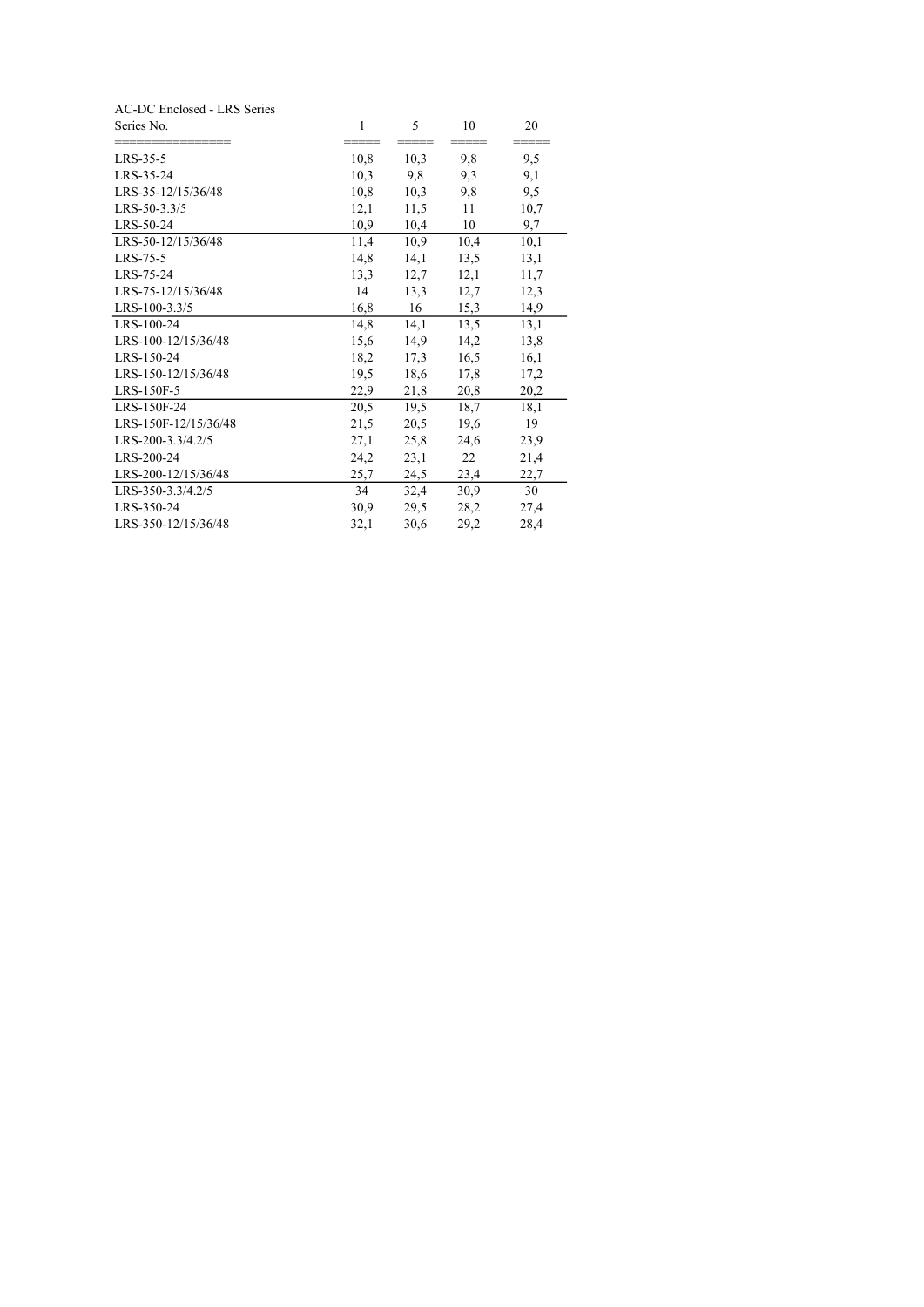| Series No.                 | 1     | 5     | 10    | 20    |
|----------------------------|-------|-------|-------|-------|
| <b>PSP-600</b>             | 133,7 | 127,3 | 121,7 | 118,2 |
| <b>PSPA-1000</b>           | 191,7 | 182,6 | 174,5 | 169,5 |
| <b>RSP-75</b>              | 31,8  | 30,3  | 28,9  | 28,1  |
| <b>RSP-100</b>             | 35,8  | 34,1  | 32,6  | 31,7  |
| <b>RSP-150</b>             | 38,2  | 36,4  | 34,8  | 33,7  |
| <b>RSP-200</b>             | 43,5  | 41,5  | 39,7  | 38,5  |
| <b>RSP-320</b>             | 52,6  | 50,1  | 47,9  | 46,5  |
| <b>RSP-500</b>             | 93,5  | 89,1  | 85,1  | 82,7  |
| <b>RSP-750</b>             | 183,3 | 174,6 | 166,9 | 162,1 |
| RSP-1000                   | 237,1 | 225,8 | 215,9 | 209,6 |
| RSP-1500                   | 369,9 | 352,4 | 336,8 | 327,1 |
| RSP-1600                   | 391,8 | 373,2 | 356,7 | 346,4 |
| RSP-2000                   | 418,7 | 398,8 | 381,2 | 370,2 |
| RSP-2400                   | 425,4 | 405,2 | 387,3 | 376,1 |
| RSP-3000                   | 487,6 | 464,5 | 444   | 431,2 |
| CSP-3000                   | 420,4 | 400,4 | 382,7 | 371,7 |
| DPU-3200                   | 601,9 | 573,4 | 548,1 | 532,2 |
| SPV-150                    | 62,9  | 59,9  | 57,3  | 55,6  |
| <b>SPV-300</b>             | 80,5  | 76,7  | 73,3  | 71,2  |
| LSP-160-12/24/36/48        | 48,6  | 46,3  | 44,2  | 43    |
| UHP-200-12/15/24/36/48/55  | 48,6  | 46,3  | 44,2  | 43    |
| UHP-200R-12/15/24/36/48/55 | 51,3  | 48,9  | 46,7  | 45,3  |
| UHP-350-12/15/24/36/48/55  | 68,1  | 64,9  | 62    | 60,2  |
| UHP-350R-12/15/24/36/48/55 | 70,8  | 67,4  | 64,5  | 62,6  |
| UHP-500-12/15/24/36/48/55  | 93,3  | 88,9  | 85    | 82,5  |
| UHP-500R-12/15/24/36/48/55 | 97,2  | 92,6  | 88,5  | 85,9  |
| <b>UHP-750</b>             | 191,7 | 182,6 | 174,5 | 169,5 |
| <b>UHP-1000</b>            | 253,9 | 241,9 | 231,2 | 224,5 |
| <b>UHP-1500</b>            | 391,8 | 373,2 | 356,7 | 346,4 |
| <b>UHP-2500</b>            | 576,7 | 549,4 | 525,1 | 509,9 |
| QP-150                     | 91,6  | 87,3  | 83,4  | 81    |
| <b>QP-200</b>              | 102,7 | 97,9  | 93,5  | 90,8  |
| OP-320                     | 122,1 | 116,3 | 111,1 | 107,9 |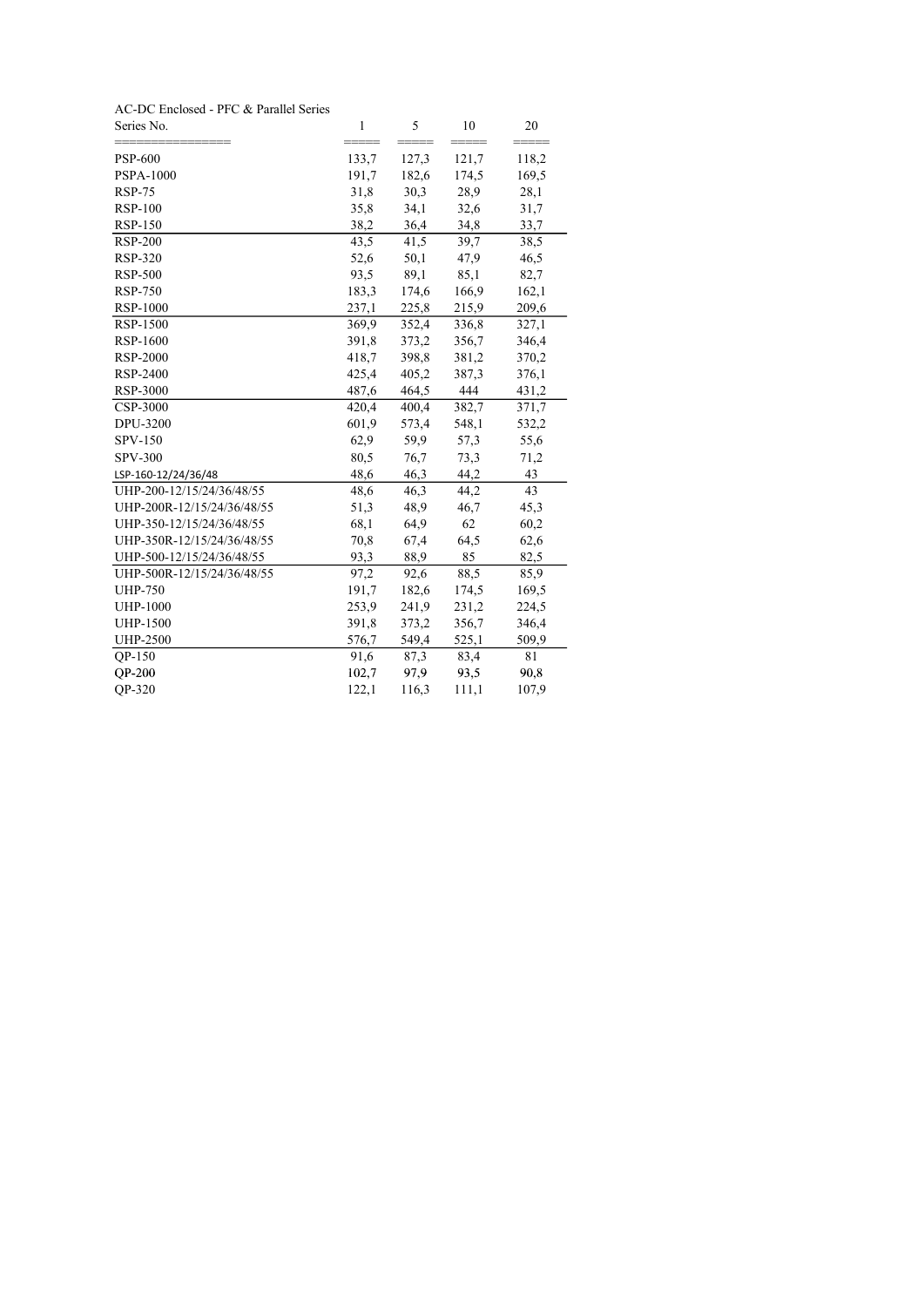| AC-DC Enclosed - G5 Series                                  |                |               |               |                |
|-------------------------------------------------------------|----------------|---------------|---------------|----------------|
| Series No.                                                  | $\mathbf{1}$   | 5             | 10            | 20             |
| <b>HRP-75</b>                                               | 38,3           | 36,5          | 34,9          | 33,9           |
| <b>HRP-100</b>                                              | 44,2           | 42,1          | 40,3          | 39,1           |
| <b>HRP-150</b>                                              | 53,6           | 51,1          | 48,8          | 47,4           |
| <b>HRP-150N3</b>                                            | 56,3           | 53,7          | 51,3          | 49,8           |
| <b>HRPG-150</b>                                             | 61,7           | 58,8          | 56,2          | 54,6           |
| <b>HRP-200</b>                                              | 69,4           | 66,2          | 63,2          | 61,4           |
| HRPG-200                                                    | 74             | 70,5          | 67,4          | 65,4           |
| <b>HRP-300</b>                                              | 82,1           | 78,2          | 74,7          | 72,6           |
| <b>HRP-300N3</b>                                            | 86,1           | 82            | 78,4          | 76,1           |
| <b>HRPG-300</b>                                             | 88,6           | 84,4          | 80,7          | 78,4           |
| <b>HRP-450</b>                                              | 131,3          | 125,1         | 119,6         | 116,1          |
| <b>HRPG-450</b>                                             | 144,3          | 137,4         | 131,4         | 127,6          |
| <b>HRP-600</b>                                              | 136,9          | 130,4         | 124,6         | 121            |
| <b>HRP-600N3</b>                                            | 143,8          | 137           | 130,9         | 127,1          |
| <b>HRPG-600</b>                                             | 151,7          | 144,5         | 138,1         | 134,1          |
| <b>HRPG-1000</b>                                            | 208,5          | 198,6         | 189,8         | 184,4          |
| <b>AC-DC Enclosed - Medical Series</b><br>Series No.        | 1              | 5             | 10            | 20             |
|                                                             |                |               |               |                |
| MSP-100                                                     | 49,8           | 47,4          | 45,3          | 44             |
| <b>MSP-200</b><br><b>MSP-300</b>                            | 82,1<br>113    | 78,2<br>107,6 | 74,7<br>102,9 | 72,6<br>99,9   |
| <b>MSP-450</b>                                              | 156,4          | 149           | 142,4         | 138,3          |
| <b>MSP-600</b>                                              |                |               | 159,2         |                |
| <b>MSP-1000</b>                                             | 174,9<br>215,2 | 166,6<br>205  | 196           | 154,6<br>190,3 |
| AC-DC Enclosed Water-cooling Power                          |                |               |               |                |
| Series No.                                                  | 1              | 5             | 10            | 20             |
| PHP-3500                                                    | 1017,3         | 969,1         | 926,2         | 899,5          |
| AC-DC Enclosed - 3 phase 4 wire Input & Output Programmable |                |               |               |                |
| Series No.                                                  | 1              | 5             | 10            | 20             |
| RST-5000                                                    | 1277,9         | 1217,3        | 1163,5        | 1129,9         |
| RST-10000                                                   | 2538,9         | 2418,7        | 2311,8        | 2245           |
| AC-DC Enclosed - Fanless 1U low profile Modular Power       |                |               |               |                |
| Series No.                                                  | 1              | 5             | 10            | 20             |
| <b>UMP-400</b>                                              | 97,5           | 92,9          | 88,8          | 86,2           |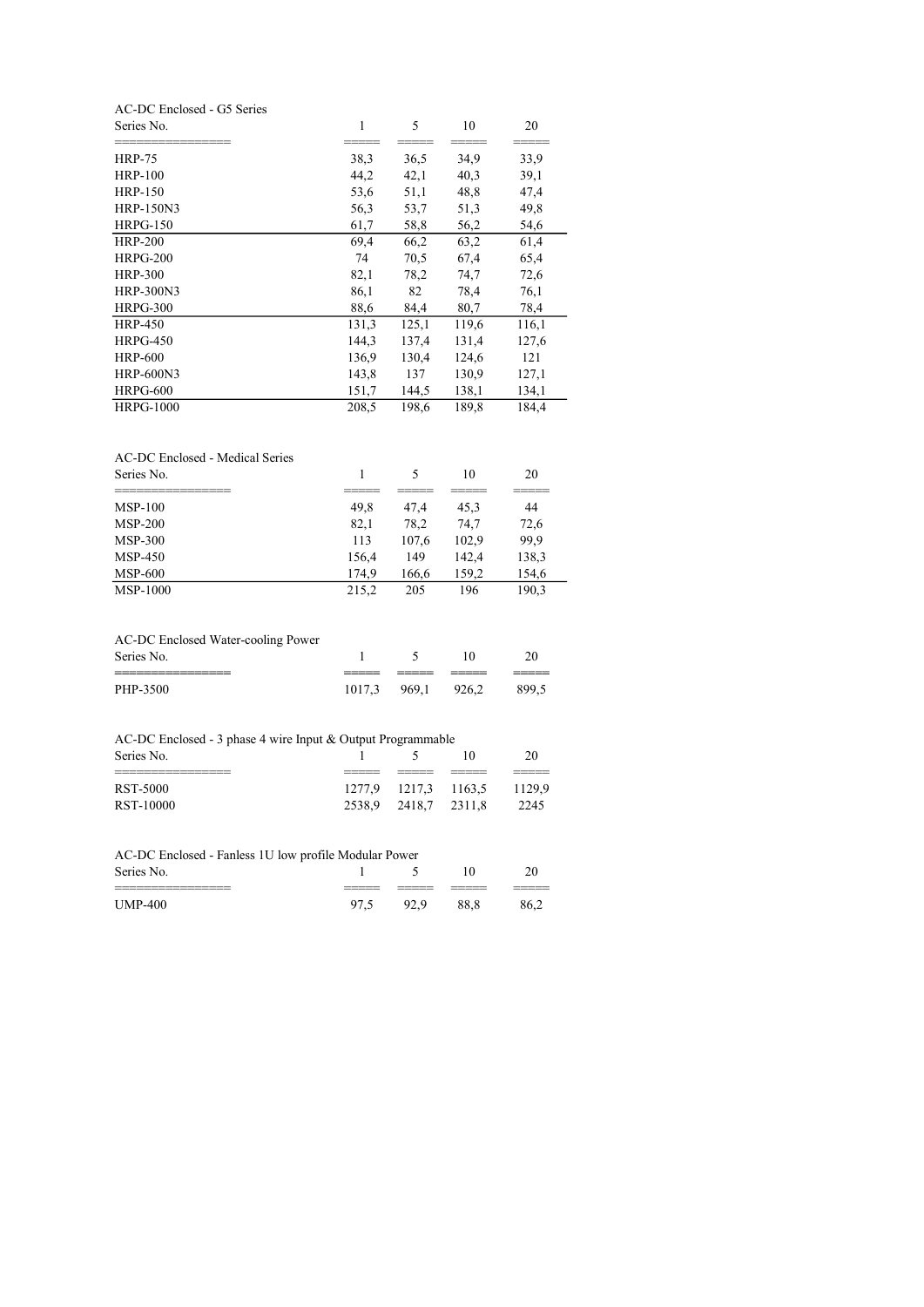| AC-DC DIN Rail                   |               |               |               |               |
|----------------------------------|---------------|---------------|---------------|---------------|
| Series No.                       | $\mathbf{1}$  | 5             | 10            | 20            |
| $MDR-10$                         | 12,1          | 11,5          | 11            | 10,7          |
| <b>MDR-20</b>                    | 14            | 13,3          | 12,7          | 12,3          |
| <b>MDR-40</b>                    | 18,5          | 17,6          | 16,8          | 16,4          |
| MDR-60                           | 20            | 19,1          | 18,2          | 17,7          |
| <b>MDR-100</b>                   | 34,6          | 33            | 31,5          | 30,6          |
| <b>HDR-15</b>                    | 12,1          | 11,5          | 11            | 10,7          |
| <b>HDR-30</b>                    | 14,6          | 13,9          | 13,3          | 12,9          |
| <b>HDR-60</b>                    | 20            | 19,1          | 18,2          | 17,7          |
| <b>HDR-100</b>                   | 28,6          | 27,2          | 26            | 25,3          |
| HDR-150                          | 36,2          | 34,4          | 32,9          | 32            |
| <b>DRA-40</b>                    | 21,9          | 20,8          | 19,9          | 19,3          |
| <b>DRA-60</b>                    | 24,4          | 23,2          | 22,2          | 21,6          |
| <b>SDR-75</b>                    | 34,5          | 32,8          | 31,4          | 30,5          |
| <b>SDR-120</b>                   | 55,5          | 52,9          | 50,5          | 49,1          |
| <b>SDR-240</b>                   | 93,7          | 89,2          | 85,3          | 82,8          |
| SDR-480                          | 149,6         | 142,6         | 136,3         | 132,3         |
| <b>SDR-480P</b>                  | 149,6         | 142,6         | 136,3         | 132,3         |
| <b>SDR-960</b>                   | 252,2         | 240,3         | 229,6         | 223           |
| <b>NDR-75</b>                    | 24,9          | 23,7          | 22,7          | 22            |
| <b>NDR-120</b>                   | 29,1          | 27,7          | 26,5          | 25,7          |
| <b>NDR-240</b>                   | 53,8          | 51,3          | 49            | 47,6          |
| <b>NDR-480</b>                   | 105,1         | 100,1         | 95,7          | 92,9          |
| <b>EDR-75</b>                    | 23            | 21,9          | 21            | 20,4          |
| <b>EDR-120</b>                   | 26,6          | 25,3          | 24,2          | 23,5          |
| <b>EDR-150</b>                   | 27,7          | 26,4          | 25,3          | 24,5          |
| <b>WDR-60</b>                    | 45,1          | 42,9          | 41            | 39,8          |
| <b>WDR-120</b>                   | 62,2          | 59,3          | 56,6          | 55            |
| <b>WDR-240</b>                   | 120,2         | 114,5         | 109,5         | 106,3         |
| <b>WDR-480</b><br><b>TDR-240</b> | 174,9         | 166,6         | 159,2         | 154,6         |
| <b>TDR-480</b>                   | 83,2<br>126,9 | 79,3<br>120,9 | 75,8<br>115,6 | 73,6<br>112,2 |
| <b>TDR-960</b>                   | 242,1         | 230,7         | 220,5         | 214,1         |
|                                  |               |               |               |               |
| DIN rail Accessories             |               |               |               |               |
| Series No.                       | $\mathbf{1}$  | 5             | 10            | 20            |
| DBUF20                           | 101,7         | 96,9          | 92,6          | 89,9          |
| DBUF40                           | 126,9         | 120,9         | 115,6         | 112,2         |
| DUPS <sub>20</sub>               | 29,4          | 28            | 26,8          | 26            |
| DUPS40                           | 32,8          | 31,2          | 29,9          | 29            |
| DRDN20                           | 24,9          | 23,7          | 22,7          | 22            |
| DRDN40                           | 35,3          | 33,6          | 32,2          | 31,2          |
| $ICL-16L$                        | 25,4          | 24,2          | 23,1          | 22,4          |
| $ICL-16R$                        | 25,4          | 24,2          | 23,1          | 22,4          |
| ICL-28L                          | 41            | 39,1          | 37,4          | 36,3          |
| $ICL-28R$                        | 41            | 39,1          | 37,4          | 36,3          |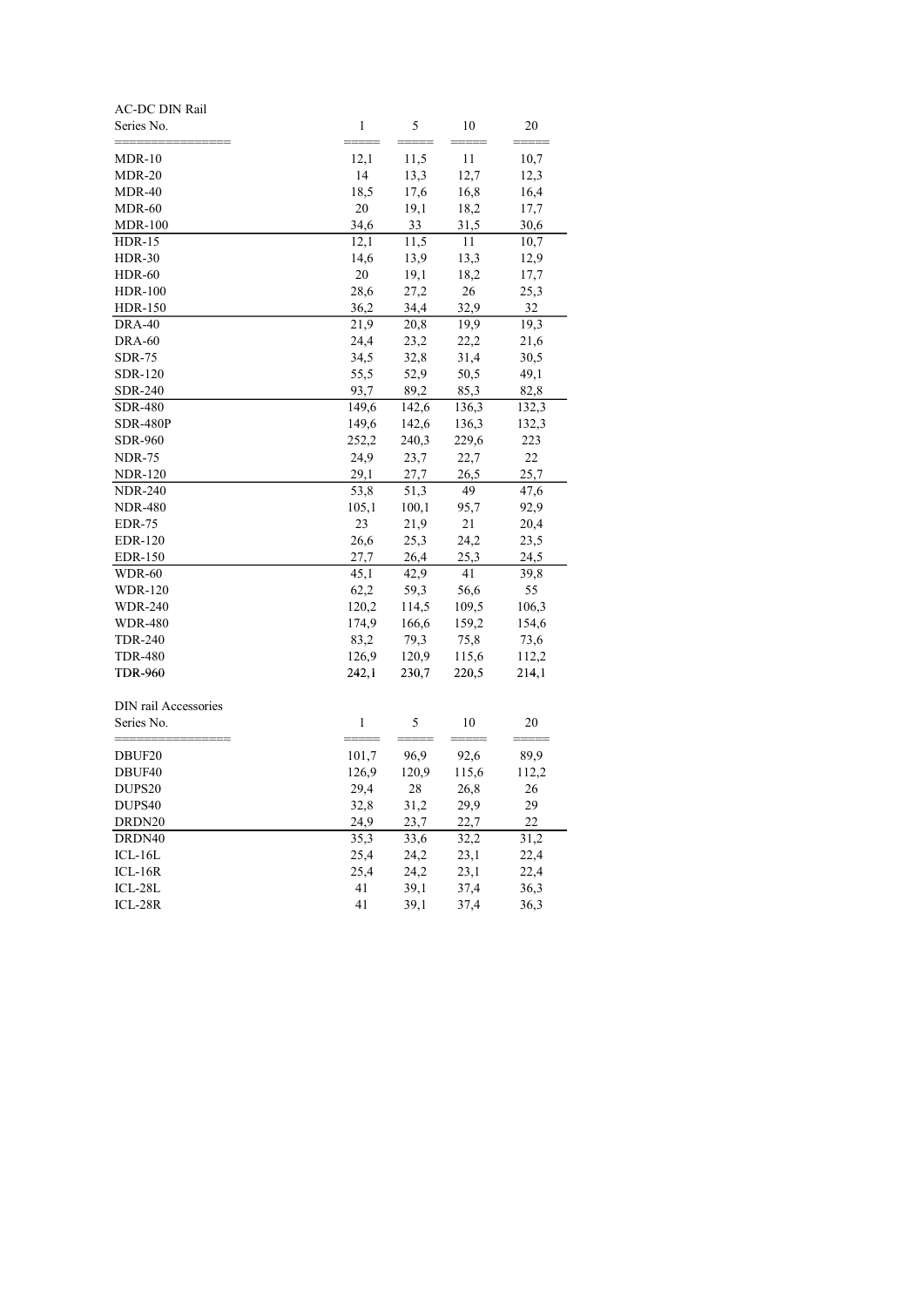# AC-DC On Board - Module Type

| Series No.     | 1    | 5    | 10   | 20   |
|----------------|------|------|------|------|
| <b>IRM-01</b>  | 4,9  | 4,6  | 4,4  | 4,3  |
| IRM-01S        | 5,5  | 5,3  | 5,1  | 4,9  |
| $IRM-02$       | 5    | 4,8  | 4,6  | 4,5  |
| IRM-02S        | 5,7  | 5,4  | 5,2  | 5,1  |
| <b>IRM-03</b>  | 5,2  | 5    | 4,7  | 4,6  |
| <b>IRM-03S</b> | 5,9  | 5,6  | 5,4  | 5,2  |
| <b>IRM-05</b>  | 6,7  | 6,4  | 6,1  | 5,9  |
| $IRM-10$       | 7,2  | 6,9  | 6,6  | 6,4  |
| $IRM-15$       | 8,4  | 8    | 7,7  | 7,4  |
| <b>IRM-20</b>  | 9,1  | 8,6  | 8,3  | 8    |
| <b>IRM-30</b>  | 12,4 | 11,9 | 11,3 | 11   |
| IRM-30ST       | 14,1 | 13,5 | 12,9 | 12,5 |
| <b>IRM-45</b>  | 12,9 | 12,3 | 11,8 | 11,4 |
| IRM-45ST       | 14,6 | 13,9 | 13,3 | 12,9 |
| <b>IRM-60</b>  | 14,3 | 13,6 | 13   | 12,6 |
| IRM-60ST       | 16   | 15,2 | 14,5 | 14,1 |
| <b>IRM-90</b>  | 22,5 | 21,5 | 20,5 | 19,9 |
| IRM-90ST       | 24,2 | 23,1 | 22   | 21,4 |

## AC-DC Medical On Board - Module Type

| Series No.    | 1    | 5    | 10   | 20   |  |
|---------------|------|------|------|------|--|
| $MPM-05$      | 8,4  | 8    | 7,7  | 7,4  |  |
| $MPM-10$      | 9,9  | 9,5  | 9    | 8,8  |  |
| $MPM-15$      | 10,9 | 10,4 | 10   | 9,7  |  |
| $MPM-20$      | 13,8 | 13,1 | 12,6 | 12,2 |  |
| $MPM-30$      | 17,8 | 17   | 16,2 | 15,8 |  |
| MPM-30ST      | 19,7 | 18,7 | 17,9 | 17,4 |  |
| $MPM-45$      | 21,5 | 20,5 | 19,6 | 19   |  |
| MPM-45ST      | 23,4 | 22,3 | 21,3 | 20,7 |  |
| <b>MPM-65</b> | 24,4 | 23,2 | 22,2 | 21,6 |  |
| MPM-65ST      | 26,2 | 25   | 23,9 | 23,2 |  |
| $MPM-90$      | 27,2 | 25,9 | 24,8 | 24,1 |  |
| MPM-90ST      | 29,1 | 27,7 | 26,5 | 25,7 |  |
|               |      |      |      |      |  |

#### AC-DC Medical On Board - PCB Type

| Series No. |      |      | 10   | 20   |
|------------|------|------|------|------|
|            |      |      |      |      |
| $MFM-05$   | 7.2  | 6.9  | 6.6  | 6,4  |
| $MFM-10$   | 8,6  | 8.2  | 7.8  | 7.6  |
| $MFM-15$   | 9.6  | 9.1  | 8.7  | 8,5  |
| $MFM-20$   | 11.8 | 11.2 | 10.7 | 10,4 |
| $MFM-30$   | 15.1 | 14.4 | 13.8 | 13.4 |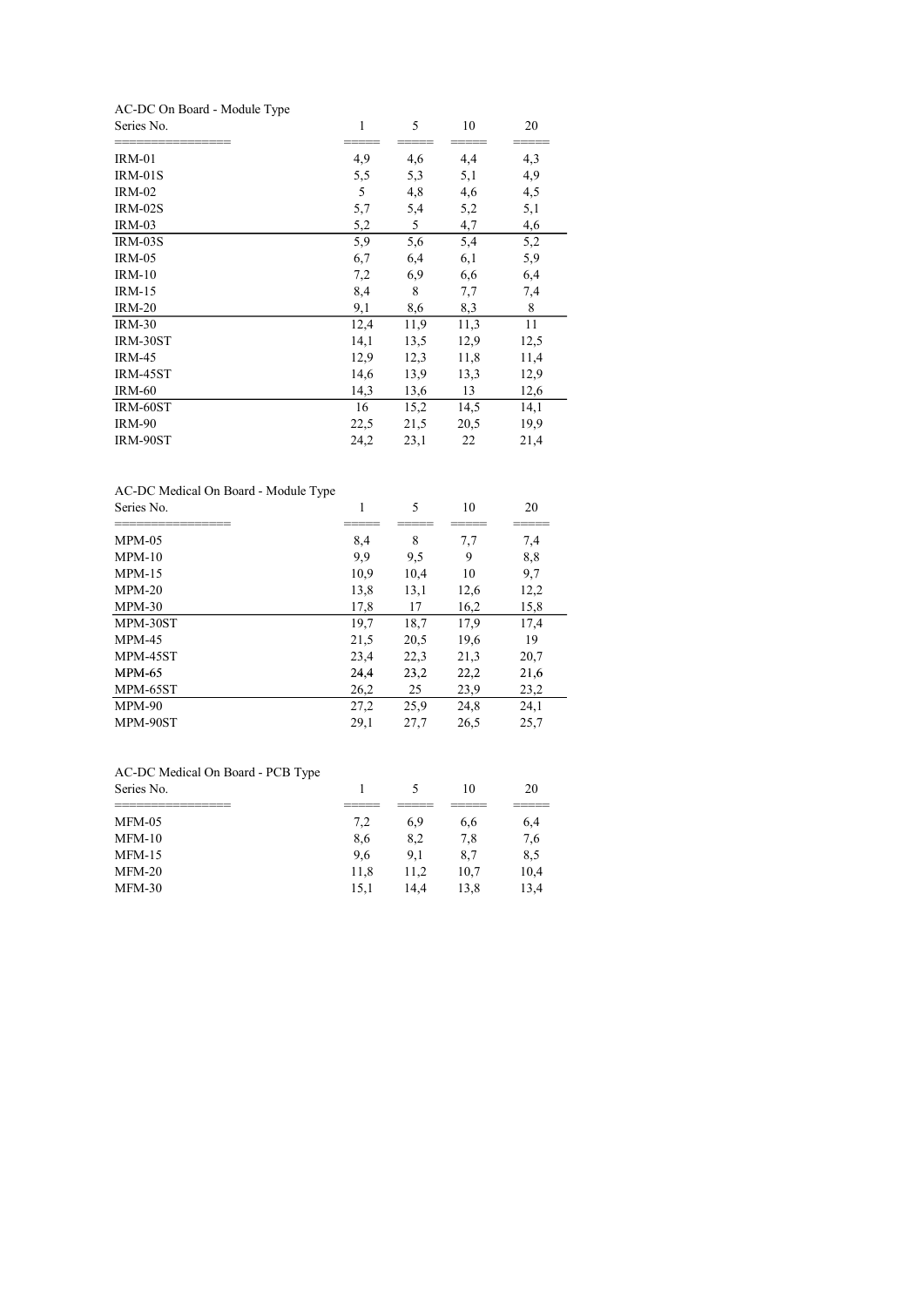| AC-DC Open Frame - General P.C.B. |              |      |      |      |
|-----------------------------------|--------------|------|------|------|
| Series No.                        | $\mathbf{1}$ | 5    | 10   | 20   |
| <b>PS-05</b>                      | 5,9          | 5,6  | 5,4  | 5,2  |
| PD-25                             | 14,8         | 14,1 | 13,5 | 13,1 |
| PD-45                             | 14,8         | 14,1 | 13,5 | 13,1 |
| PD-65                             | 16,8         | 16   | 15,3 | 14,9 |
| PT-45                             | 16,5         | 15,7 | 15   | 14,6 |
| PT-65                             | 18           | 17,1 | 16,4 | 15,9 |
| PT-6503                           | 22,2         | 21,1 | 20,2 | 19,6 |
| RPD-65                            | 22,2         | 21,1 | 20,2 | 19,6 |
| <b>RPT-65</b>                     | 24           | 22,9 | 21,9 | 21,3 |
| $LPS-50$                          | 17,3         | 16,5 | 15,8 | 15,3 |
| $LPS-75$                          | 18           | 17,1 | 16,4 | 15,9 |
| LPS-100                           | 28,4         | 27,1 | 25,9 | 25,1 |
| $LPP-100$                         | 32,1         | 30,6 | 29,2 | 28,4 |
| LPP-150                           | 34,1         | 32,5 | 31,1 | 30,2 |
| PPT-125                           | 47,8         | 45,5 | 43,5 | 42,2 |
| PID-250                           | 64,7         | 61,7 | 58,9 | 57,2 |
| <b>EPS-15</b>                     | 7,4          | 7    | 6,7  | 6,5  |
| <b>EPS-25</b>                     | 11,4         | 10,9 | 10,4 | 10,1 |
| <b>EPS-35</b>                     | 11,9         | 11,4 | 10,9 | 10,6 |
| <b>EPS-45</b>                     | 12,8         | 12,2 | 11,6 | 11,3 |
| $EPS-45-C$                        | 16,5         | 15,7 | 15   | 14,6 |
| <b>EPS-45S</b>                    | 13,1         | 12,5 | 11,9 | 11,6 |
| <b>EPS-65</b>                     | 13,6         | 13   | 12,4 | 12   |
| $EPS-65-C$                        | 17,7         | 16,8 | 16,1 | 15,6 |
| <b>EPS-65S</b>                    | 13,8         | 13,1 | 12,6 | 12,2 |
| ELP-75                            | 28,9         | 27,6 | 26,3 | 25,6 |
| EPP-100                           | 36,7         | 34,9 | 33,4 | 32,4 |
| <b>EPP-120S</b>                   | 28,4         | 27,1 | 25,9 | 25,1 |
| EPS-120                           | 21           | 20   | 19,1 | 18,6 |
| EPP-150                           | 40           | 38,1 | 36,4 | 35,4 |
| <b>EPP-200</b>                    | 41,9         | 39,9 | 38,1 | 37   |
| <b>EPP-300</b>                    | 58,5         | 55,7 | 53,3 | 51,7 |
| <b>EPP-400</b>                    | 70,8         | 67,4 | 64,5 | 62,6 |
| EPP-500                           | 85,1         | 81   | 77,5 | 75,2 |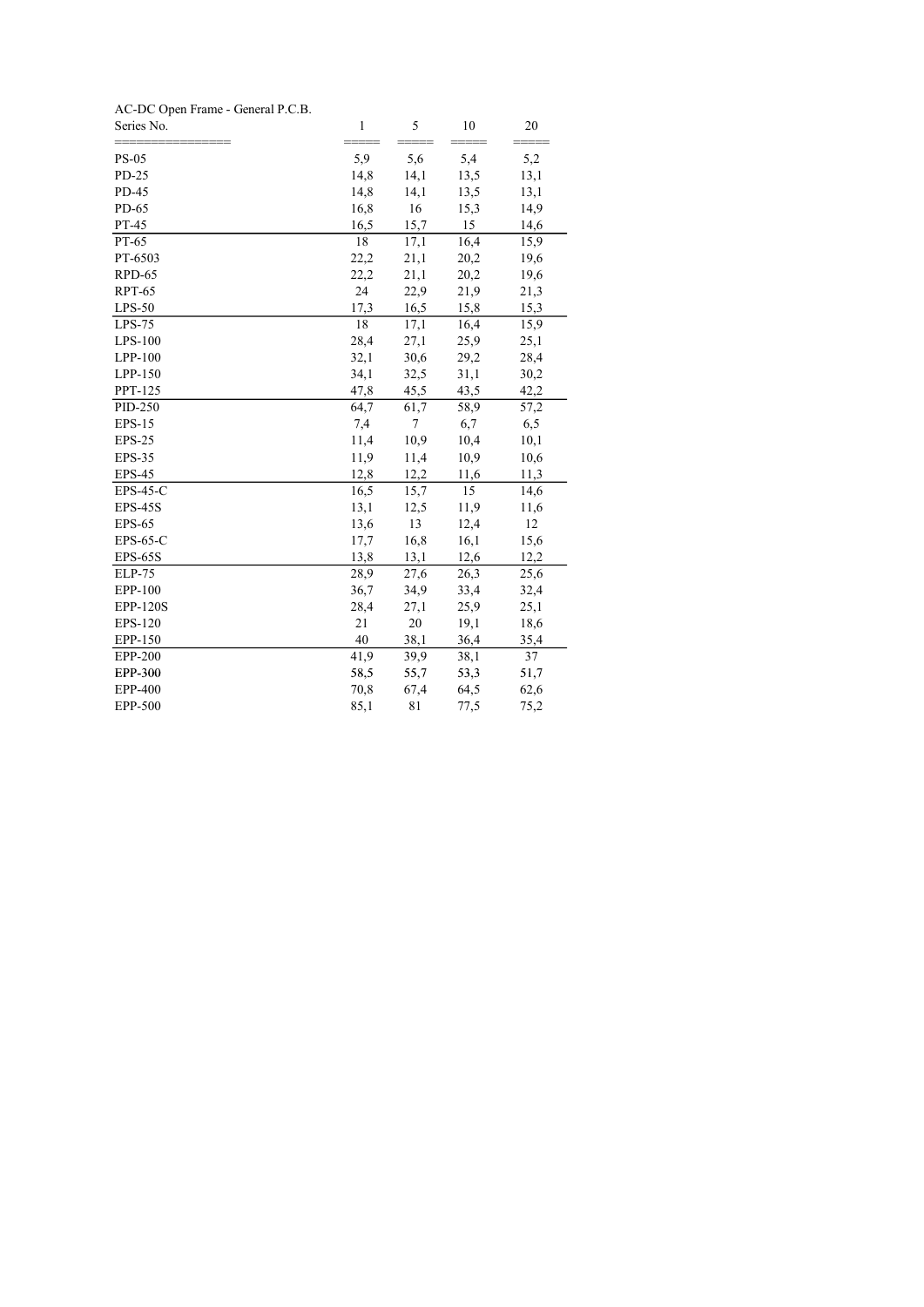| Series No.        | $\mathbf{1}$<br>===== | 5<br>==== | 10<br>==== | 20<br>==== |
|-------------------|-----------------------|-----------|------------|------------|
| <b>MPQ-200</b>    | 83,2                  | 79,3      | 75,8       | 73,6       |
| <b>RPS-30</b>     | 12,3                  | 11,7      | 11,2       | 10,9       |
| <b>RPS-45</b>     | 14,5                  | 13,8      | 13,2       | 12,8       |
| $RPS-60$          | 13,8                  | 13,1      | 12,6       | 12,2       |
| <b>RPS-65</b>     | 15,3                  | 14,6      | 13,9       | 13,5       |
| <b>RPS-75</b>     | 20,3                  | 19,4      | 18,5       | 18         |
| <b>RPS-120</b>    | 22                    | 21        | 20,1       | 19,5       |
| <b>RPS-120S</b>   | 31,1                  | 29,6      | 28,3       | 27,5       |
| <b>RPS-120-C</b>  | 25,9                  | 24,7      | 23,6       | 22,9       |
| <b>RPS-160</b>    | 46,4                  | 44,2      | 42,3       | 41         |
| <b>RPSG-160</b>   | 51,5                  | 49        | 46,8       | 45,5       |
| <b>RPS-200</b>    | 45,9                  | 43,7      | 41,8       | 40,6       |
| <b>RPS-200-C</b>  | 52,3                  | 49,8      | 47,6       | 46,2       |
| <b>RPS-300</b>    | 64,7                  | 61,7      | 58,9       | 57,2       |
| RPS-300-C         | 68,9                  | 65,7      | 62,8       | 61         |
| <b>RPS-400</b>    | 77                    | 73,4      | 70,1       | 68,1       |
| <b>RPS-400-C</b>  | 81                    | 77,2      | 73,8       | 71,7       |
| <b>RPS-400-SF</b> | 92,5                  | 88,1      | 84,2       | 81,8       |
| <b>RPS-400-TF</b> | 92,5                  | 88,1      | 84,2       | 81,8       |
| <b>RPS-500</b>    | 92,5                  | 88,1      | 84,2       | 81,8       |
| <b>RPS-500-C</b>  | 95,8                  | 91,3      | 87,3       | 84,7       |
| <b>RPS-500-TF</b> | 108,5                 | 103,3     | 98,7       | 95,9       |
| <b>RPS-500-SF</b> | 108,5                 | 103,3     | 98,7       | 95,9       |
| $RPD-60$          | 16,6                  | 15,9      | 15,2       | 14,7       |
| RPD-75            | 25,6                  | 24,3      | 23,3       | 22,6       |
| <b>RPT-60</b>     | 17,5                  | 16,7      | 15,9       | 15,5       |
| <b>RPT-75</b>     | 26,7                  | 25,5      | 24,3       | 23,6       |
| <b>RPT-160</b>    | 69,8                  | 66,5      | 63,5       | 61,7       |
| <b>RPTG-160</b>   | 77,3                  | 73,7      | 70,4       | 68,4       |

#### AC-DC Desktop Charger and Power

| Series No.      | 1     | 5     | 10    | 20    |
|-----------------|-------|-------|-------|-------|
| <b>ENC-120</b>  | 62,9  | 59,9  | 57,3  | 55,6  |
| <b>ENC-180</b>  | 72,3  | 68,9  | 65,8  | 63,9  |
| <b>ENC-240</b>  | 82,4  | 78,5  | 75    | 72,8  |
| <b>ENC-360</b>  | 99,9  | 95,1  | 90,9  | 88,3  |
| <b>ENP-120</b>  | 55    | 52,4  | 50,1  | 48,6  |
| <b>ENP-180</b>  | 64,7  | 61,7  | 58,9  | 57,2  |
| <b>ENP-240</b>  | 74,7  | 71,1  | 68    | 66    |
| <b>ENP-360</b>  | 92,1  | 87,8  | 83,9  | 81,5  |
| <b>NPB-120</b>  | 47,9  | 45,7  | 43,6  | 42,4  |
| <b>NPB-240</b>  | 62,2  | 59,3  | 56,6  | 55    |
| <b>NPB-360</b>  | 79    | 75,3  | 72    | 69,9  |
| <b>NPB-450</b>  | 126,1 | 120,1 | 114,8 | 111,5 |
| <b>NPP-450</b>  | 112,7 | 107,3 | 102,6 | 99,6  |
| <b>NPB-750</b>  | 185   | 176,2 | 168,4 | 163,5 |
| <b>NPP-750</b>  | 168,1 | 160,2 | 153,1 | 148,7 |
| <b>NPB-1200</b> | 260,6 | 248,3 | 237,3 | 230,4 |
| <b>NPP-1200</b> | 235,4 | 224,2 | 214,3 | 208,1 |
| <b>NPB-1700</b> | 344,7 | 328,4 | 313,8 | 304,8 |
| NPP-1700        | 311,1 | 296,3 | 283,2 | 275   |
|                 |       |       |       |       |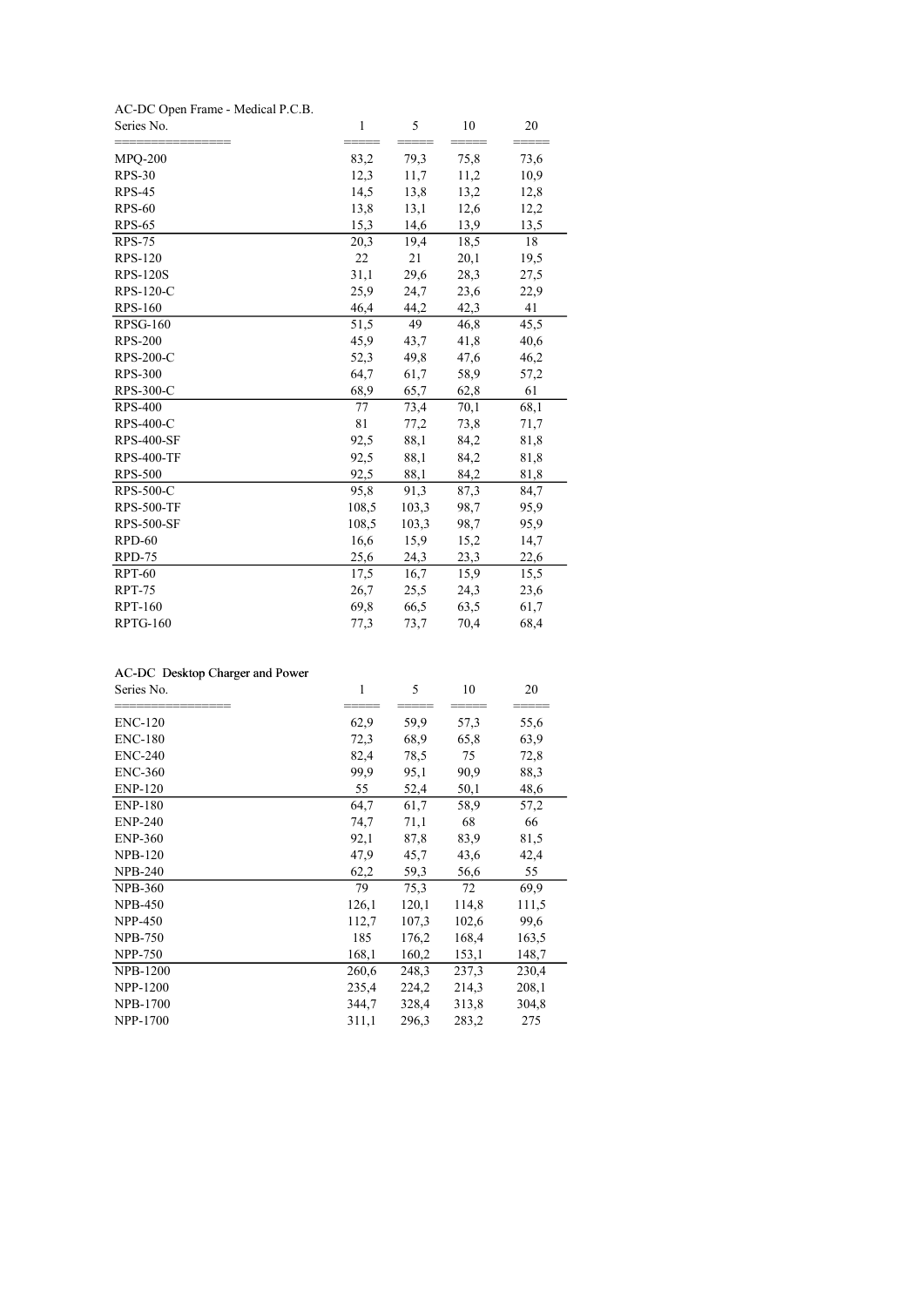| AC-DC External - Charger Adaptor |      |      |      |      |  |
|----------------------------------|------|------|------|------|--|
| Series No.                       |      |      | 10   | 20   |  |
|                                  |      |      |      |      |  |
| GC30B                            | 29,3 | 27,9 | 26,6 | 25,9 |  |
| GC30U/E                          | 31,4 | 30   | 28,6 | 27,8 |  |
| GC120                            | 40.7 | 38,8 | 37   | 36   |  |
| GC160                            | 48,1 | 45,8 | 43,8 | 42,5 |  |
| GC220                            | 68,1 | 64,9 | 62   | 60,2 |  |
| GC330                            | 85.6 | 81.5 | 77.9 | 75.7 |  |

| AC-DC Green Adaptor - Single Output |       |      |      |      |
|-------------------------------------|-------|------|------|------|
| Series No.                          | 1     | 5    | 10   | 20   |
|                                     |       |      |      |      |
| GS05U                               | 9,1   | 8,6  | 8,3  | 8    |
| GS05E                               | 9,1   | 8,6  | 8,3  | 8    |
| GS06U                               | 11,3  | 10,7 | 10,3 | 10   |
| GS06E                               | 11,3  | 10,7 | 10,3 | 10   |
| GST18                               | 12,1  | 11,5 | 11   | 10,7 |
| GST <sub>25</sub>                   | 12,3  | 11,7 | 11,2 | 10,9 |
| GST36                               | 13,8  | 13,1 | 12,6 | 12,2 |
| GST <sub>40</sub>                   | 15,3  | 14,6 | 13,9 | 13,5 |
| GST60                               | 16,8  | 16   | 15,3 | 14,9 |
| GST90                               | 27,6  | 26,3 | 25,1 | 24,4 |
| GST120                              | 40,4  | 38,4 | 36,7 | 35,7 |
| GST160                              | 48,6  | 46,3 | 44,2 | 43   |
| <b>GST220</b>                       | 68,9  | 65,7 | 62,8 | 61   |
| <b>GST280</b>                       | 84,1  | 80,1 | 76,5 | 74,3 |
| GST360                              | 100,9 | 96,1 | 91,9 | 89,2 |
|                                     |       |      |      |      |

# AC-DC Moistureproof Green Adaptor - Single Output

| Series No. |      | 5    | 10   | 20   |
|------------|------|------|------|------|
|            |      |      |      |      |
| OWA-60E    | 28,6 | 27,2 | 26   | 25,3 |
| OWA-60U    | 28,6 | 27,2 | 26   | 25,3 |
| OWA-90E    | 41,9 | 39,9 | 38,1 | 37   |
| OWA-90U    | 41,9 | 39,9 | 38,1 | 37   |
| OWA-120E   | 53,5 | 50,9 | 48,7 | 47,3 |
| OWA-120U   | 53,5 | 50,9 | 48,7 | 47,3 |
| OWA-200E   | 55,8 | 53,2 | 50,8 | 49,4 |
| OWA-200U   | 55,8 | 53,2 | 50,8 | 49,4 |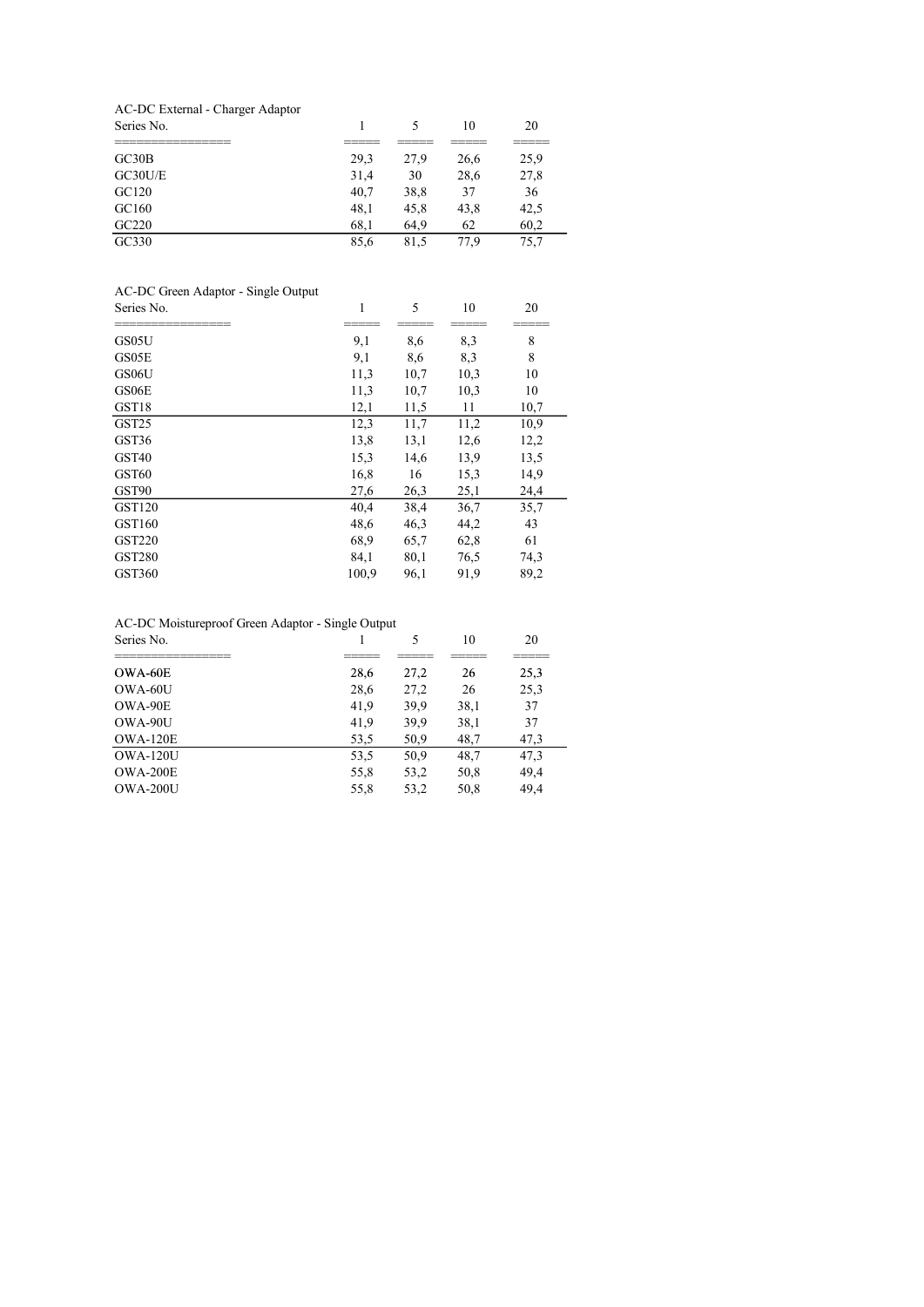#### AC-DC Interchangable Green Adaptor -Single Output

| Series No.       |      |      | 10   | 20   |
|------------------|------|------|------|------|
|                  |      |      |      |      |
| GE12 (main body) | 10.1 | 9.6  | 9.2  | 8,9  |
| GE18 (main body) | 13.8 | 13.1 | 12.6 | 12,2 |
| GE24 (main body) | 14.3 | 13.6 | 13   | 12,6 |
| GE30 (main body) | 15.8 | 15.1 | 14.4 | 14   |
| GE40 (main body) | 18.7 | 17.8 | 17   | 16,5 |

## AC-DC Slim Green Adaptor - Single Output

| Series No.   | 1    | 5    | 10   | 20   |
|--------------|------|------|------|------|
|              |      |      |      |      |
| SGA12E05-USB | 10,4 | 9,9  | 9,5  | 9,2  |
| SGA12U05-USB | 10,4 | 9,9  | 9,5  | 9,2  |
| SGA12E       | 11,4 | 10,9 | 10,4 | 10,1 |
| SGA12U       | 11,4 | 10,9 | 10,4 | 10,1 |
| SGA25E       | 16,1 | 15,4 | 14,7 | 14,3 |
| SGA25U       | 16,1 | 15,4 | 14,7 | 14,3 |
| SGA40E       | 20,3 | 19,4 | 18,5 | 18   |
| SGA40U       | 20,3 | 19,4 | 18,5 | 18   |
| SGA60E       | 23,7 | 22,6 | 21,6 | 21   |
| SGA60U       | 23,7 | 22,6 | 21,6 | 21   |
| SGAS06U      | 10,8 | 10,3 | 9,8  | 9,5  |
| SGAS06E      | 10,8 | 10,3 | 9,8  | 9,5  |
| SGAS15A      | 14   | 13,3 | 12,7 | 12,3 |
| SGAS15B      | 14   | 13,3 | 12,7 | 12,3 |
| SGAS15U      | 13,5 | 12,8 | 12,2 | 11,9 |
| SGAS15E      | 13,5 | 12,8 | 12,2 | 11,9 |
| SGAS60U      | 23,5 | 22,4 | 21,4 | 20,8 |
| SGAS60E      | 23,5 | 22,4 | 21,4 | 20,8 |

## AC-DC Desktop Adaptor - Multiple Output

| Series No. |        |       | 10   |         |
|------------|--------|-------|------|---------|
|            | ______ | _____ |      | _______ |
| GP25A/B    | 30.9   | 29.5  | 28.2 | 27.4    |
| GP50A      | 44.7   | 42.6  | 40.7 | 39.5    |

#### AC-DC Green Medical Adaptor - Class I with FG

| Series No. |      |      | 10   | 20   |
|------------|------|------|------|------|
|            |      |      |      |      |
| GSM40A     | 19.7 | 18.7 | 17.9 | 17,4 |
| GSM60A     | 21.9 | 20.8 | 19.9 | 19,3 |
| GSM90A     | 31,4 | 30   | 28,6 | 27,8 |
| GSM120A    | 46,6 | 44.4 | 42.4 | 41,2 |
| GSM160A    | 56,2 | 53,5 | 51,1 | 49,7 |
| GSM220A    | 79.7 | 75.9 | 72.6 | 70,5 |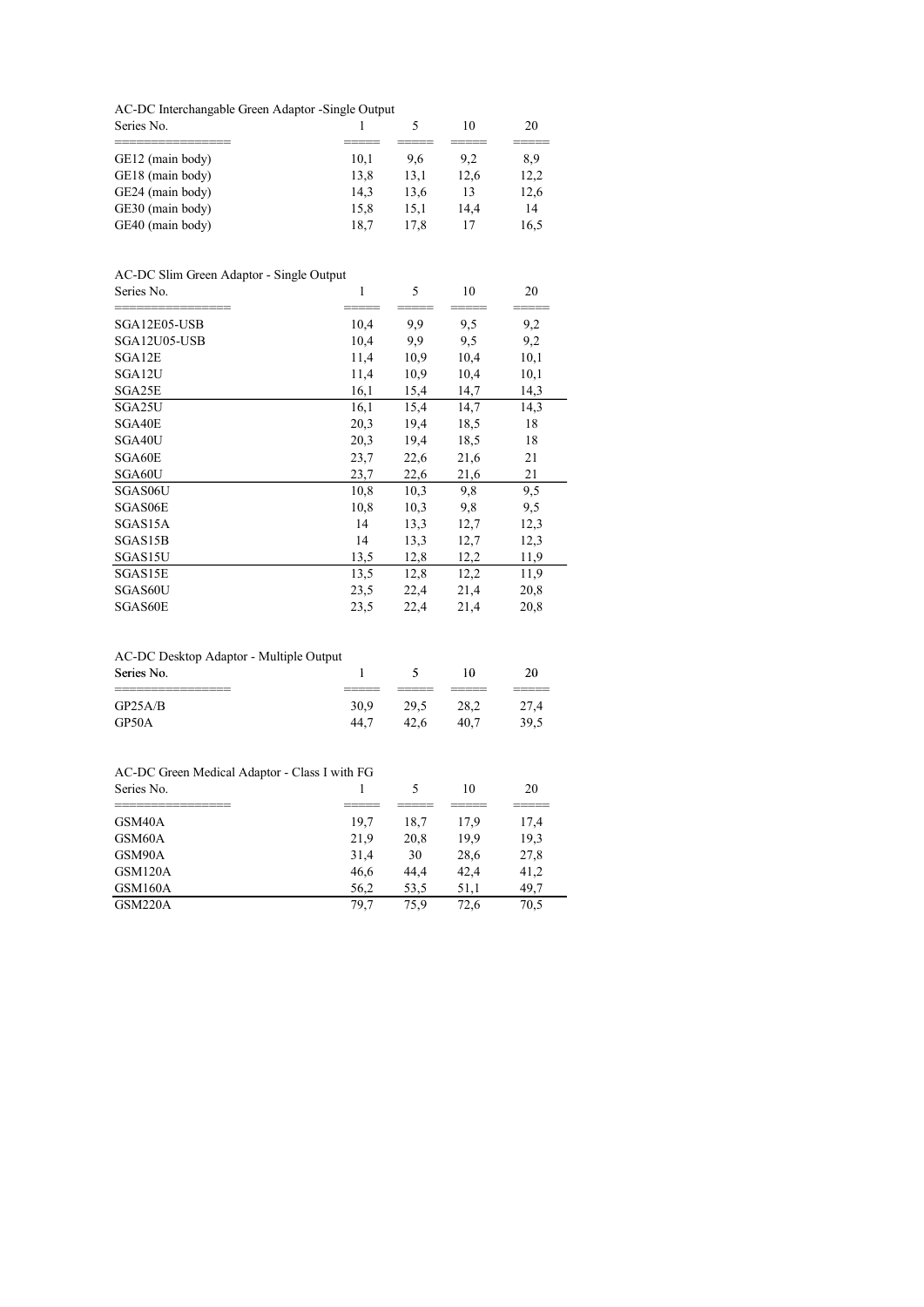#### AC-DC Green Medical Adaptor - Class II without FG

| Series No.        | 1    | 5    | 10   | 20   |
|-------------------|------|------|------|------|
| GSM06U            | 10,8 | 10,3 | 9,8  | 9,5  |
| GSM06E            | 10,8 | 10,3 | 9,8  | 9,5  |
| GSM12U            | 13,6 | 13   | 12,4 | 12   |
| GSM12E            | 13,6 | 13   | 12,4 | 12   |
| GSM12U05-USB      | 13,5 | 12,8 | 12,2 | 11,9 |
| GSM12E05-USB      | 13,5 | 12,8 | 12,2 | 11,9 |
| GSM18             | 13,8 | 13,1 | 12,6 | 12,2 |
| GSM <sub>25</sub> | 14,1 | 13,5 | 12,9 | 12,5 |
| GSM36             | 15,5 | 14,7 | 14,1 | 13,7 |
| GSM60U            | 28,2 | 26,9 | 25,7 | 25   |
| GSM60E            | 28,2 | 26,9 | 25,7 | 25   |
| GSM40B            | 19,7 | 18,7 | 17,9 | 17,4 |
| GSM60B            | 21,9 | 20,8 | 19,9 | 19,3 |
| GSM90B            | 31,4 | 30   | 28,6 | 27,8 |
| GSM120B           | 46,6 | 44,4 | 42,4 | 41,2 |
| GSM160B           | 56,2 | 53,5 | 51,1 | 49,7 |
| GSM220B           | 79,7 | 75,9 | 72,6 | 70,5 |

|  | AC-DC Interchangable Green Medical Adaptor- Class II without FG |  |
|--|-----------------------------------------------------------------|--|
|  |                                                                 |  |

| Series No.              |      |      | 10   | 20   |
|-------------------------|------|------|------|------|
|                         |      |      |      |      |
| GEM06I(main body)       | 11,1 | 10,6 | 10.1 | 9,8  |
| GEM12I(main body)       | 13,1 | 12,5 | 11,9 | 11,6 |
| GEM12I05-USB(main body) | 12,9 | 12.3 | 11.8 | 11,4 |
| GEM18I(main body)       | 15   | 14,3 | 13,6 | 13,2 |
| GEM30I(main body)       | 23   | 21.9 | 21   | 20,4 |
| GEM40I(main body)       | 25,2 | 24   | 23   | 22,3 |
| GEM60I(main body)       | 28,1 | 26.7 | 25.6 | 24,8 |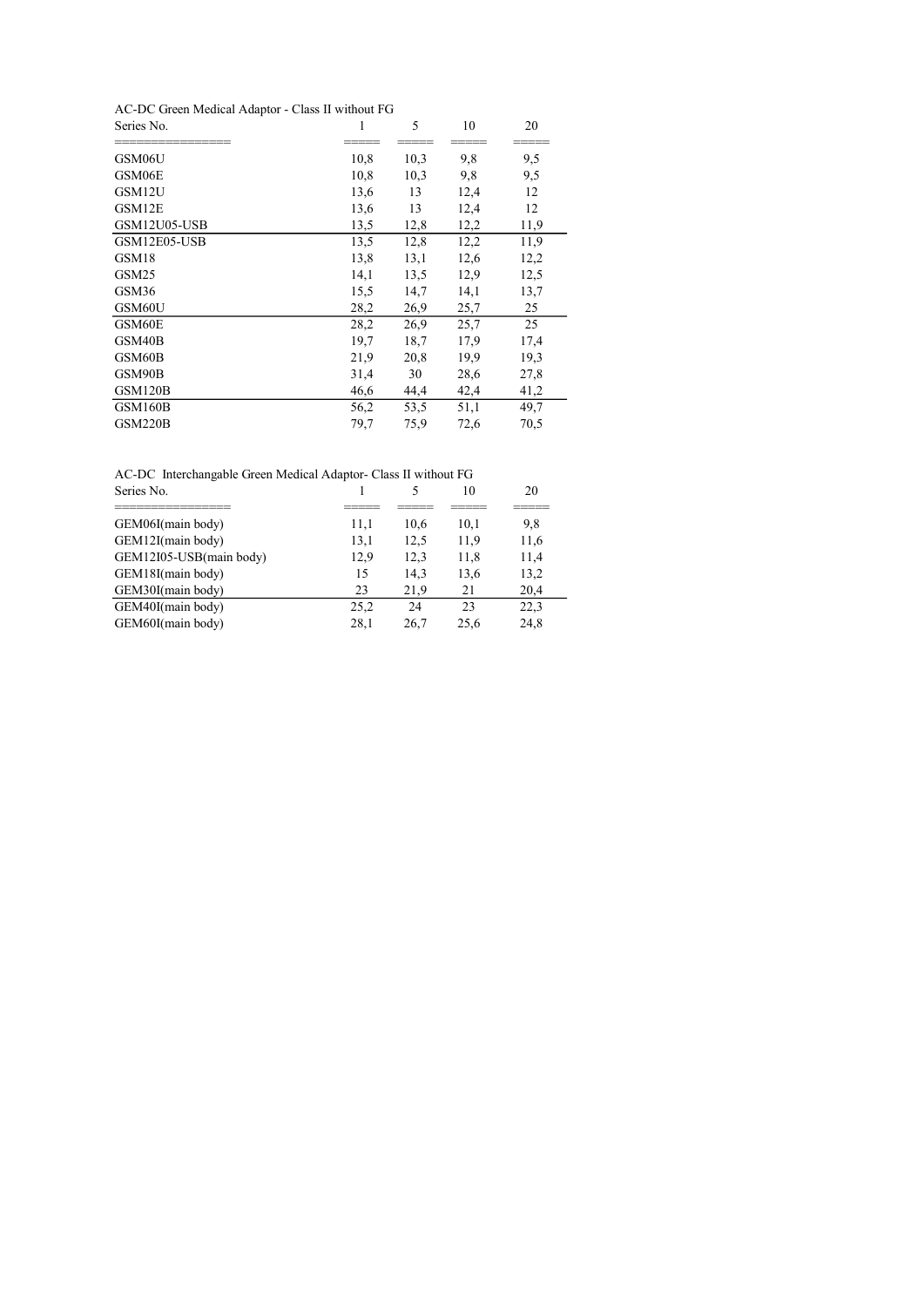AC-DC Specific Purpose Power Supply - Security

| Series No.       | 1     | 5     | 10    | 20    |
|------------------|-------|-------|-------|-------|
| $AD-55$          | 29,6  | 28,2  | 26,9  | 26,2  |
| $ADS-55$         | 31,8  | 30,3  | 28,9  | 28,1  |
| $ADD-55$         | 34,8  | 33,2  | 31,7  | 30,8  |
| AD-155           | 57,5  | 54,8  | 52,4  | 50,8  |
| ADS-155          | 59,9  | 57    | 54,5  | 52,9  |
| ADD-155          | 64,6  | 61,5  | 58,8  | 57,1  |
| <b>PSC-35</b>    | 15,6  | 14,9  | 14,2  | 13,8  |
| $PSC-35-C$       | 18    | 17,1  | 16,4  | 15,9  |
| <b>PSC-60</b>    | 20,8  | 19,9  | 19    | 18,4  |
| <b>PSC-60-C</b>  | 23    | 21,9  | 21    | 20,4  |
| <b>PSC-100</b>   | 36,2  | 34,4  | 32,9  | 32    |
| <b>PSC-100-C</b> | 39,3  | 37,5  | 35,8  | 34,8  |
| <b>PSC-160</b>   | 47,8  | 45,5  | 43,5  | 42,2  |
| <b>PSC-160-C</b> | 50,1  | 47,7  | 45,6  | 44,3  |
| <b>DRC-40</b>    | 28,9  | 27,6  | 26,3  | 25,6  |
| DRC-60           | 34,3  | 32,7  | 31,2  | 30,3  |
| <b>DRC-100</b>   | 48,4  | 46,1  | 44,1  | 42,8  |
| $SCP-35$         | 17,7  | 16,8  | 16,1  | 15,6  |
| $SCP-50$         | 20,8  | 19,9  | 19    | 18,4  |
| <b>SCP-75</b>    | 24,7  | 23,5  | 22,5  | 21,9  |
| <b>DRC-180</b>   | 87,4  | 83,3  | 79,6  | 77,3  |
| <b>DRS-240</b>   | 185   | 176,2 | 168,4 | 163,5 |
| <b>DRS-480</b>   | 235,4 | 224,2 | 214,3 | 208,1 |

AC-DC Specific Purpose Power Supply - Harsh

| Series No.      | 1     | 5     | 10    | 20    |
|-----------------|-------|-------|-------|-------|
|                 |       |       |       |       |
| <b>HEP-100</b>  | 76,5  | 72,9  | 69,7  | 67,6  |
| <b>HEP-150</b>  | 79    | 75,3  | 72    | 69,9  |
| <b>HEP-185</b>  | 81,5  | 77,7  | 74,3  | 72,1  |
| <b>HEP-240</b>  | 96,3  | 91,8  | 87,7  | 85,2  |
| <b>HEP-320</b>  | 129,5 | 123,3 | 117,9 | 114,5 |
| <b>HEP-480</b>  | 185   | 176,2 | 168,4 | 163,5 |
| <b>HEP-600</b>  | 233,7 | 222,6 | 212,8 | 206,7 |
| <b>HEP-1000</b> | 408,6 | 389,2 | 372   | 361,3 |
| HEP-2300        | 790,3 | 752,8 | 719,6 | 698,8 |
| HEP-2300-W      | 807,1 | 768,8 | 734,9 | 713,6 |
| HEP-2300-H      | 857,5 | 816,9 | 780,8 | 758,2 |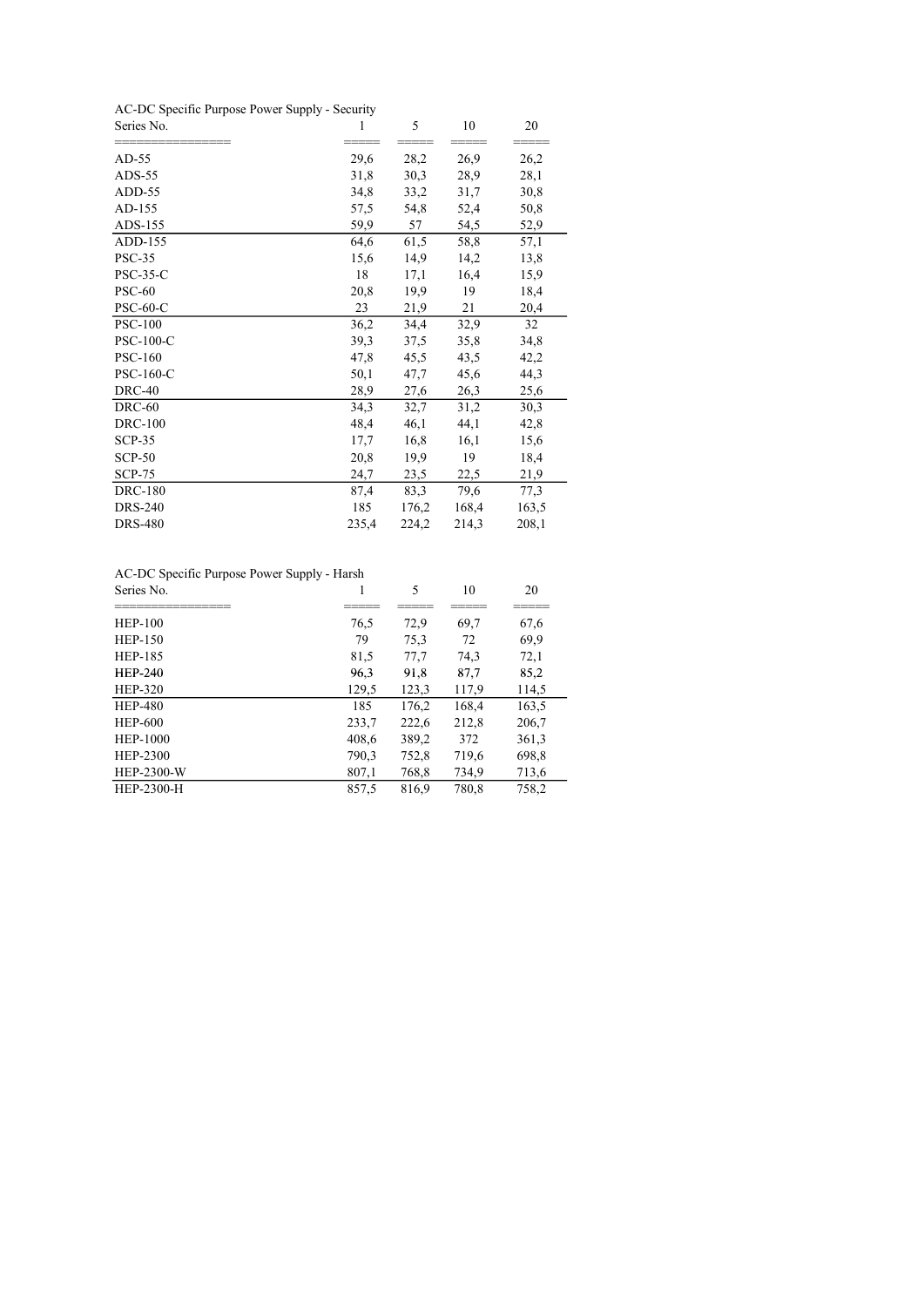| DC-DC Converter - Enclosed Type |       |       |       |       |  |
|---------------------------------|-------|-------|-------|-------|--|
| Series No.                      | 1     | 5     | 10    | 20    |  |
| SD-15                           | 13,1  | 12,5  | 11,9  | 11,6  |  |
| $SD-25$                         | 22,5  | 21,5  | 20,5  | 19,9  |  |
| $SD-50$                         | 28,1  | 26,7  | 25,6  | 24,8  |  |
| $SD-100$                        | 35    | 33,3  | 31,8  | 30,9  |  |
| SD-150                          | 46,2  | 44    | 42,1  | 40,9  |  |
| SD-200                          | 77,3  | 73,7  | 70,4  | 68,4  |  |
| SD-350                          | 92,5  | 88,1  | 84,2  | 81,8  |  |
| SD-500                          | 139,6 | 132,9 | 127,1 | 123,4 |  |
| SD-1000                         | 258,9 | 246,7 | 235,8 | 229   |  |
| $RSD-30$                        | 28,6  | 27,2  | 26    | 25,3  |  |
| $RSD-60$                        | 36,5  | 34,8  | 33,2  | 32,3  |  |
| $RSD-100$                       | 63,6  | 60,5  | 57,9  | 56,2  |  |
| RSD-150                         | 82,4  | 78,5  | 75    | 72,8  |  |
| $RSD-200$                       | 96,7  | 92,1  | 88    | 85,5  |  |
| <b>RSD-300</b>                  | 116   | 110,5 | 105,6 | 102,6 |  |
| <b>RSD-500</b>                  | 205,1 | 195,4 | 186,8 | 181,4 |  |

# DC-DC Converter - DIN rail type

| Series No.     |       |       | 10    | 20   |
|----------------|-------|-------|-------|------|
|                |       |       |       |      |
| $DDR-15$       | 17,8  | 17    | 16,2  | 15,8 |
| $DDR-30$       | 23,7  | 22,6  | 21,6  | 21   |
| $DDR-60$       | 29,4  | 28    | 26,8  | 26   |
| <b>DDR-120</b> | 59,5  | 56,7  | 54,2  | 52,6 |
| DDR-240        | 89,1  | 84,9  | 81,1  | 78,8 |
| <b>DDR-480</b> | 186,6 | 177,8 | 169,9 | 165  |
| DDRH-60        | 64,7  | 61,7  | 58,9  | 57,2 |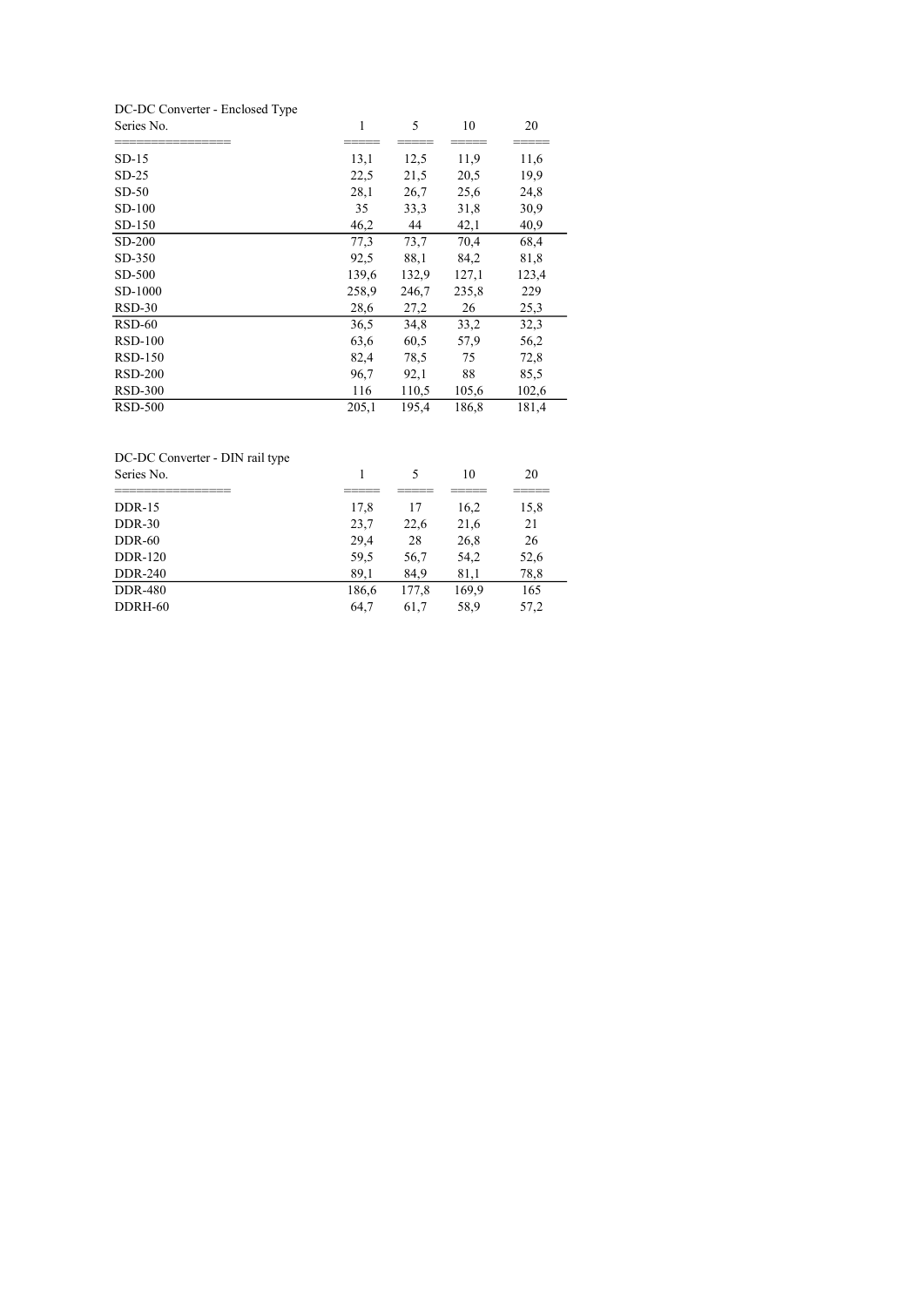| Series No.                      |  |  |
|---------------------------------|--|--|
| AC-DC Enclosed - LED Sign Panel |  |  |

| <b>ERP-200</b>     | 30,4 | 29   | 27,7 | 26,9 |
|--------------------|------|------|------|------|
| ERP-350            | 39,8 | 38   | 36,3 | 35,2 |
| <b>ERPF-400</b>    | 46,1 | 43,9 | 41,9 | 40,7 |
| <b>NEL-400</b>     | 51,8 | 49,3 | 47,2 | 45,8 |
| <b>HSN-300</b>     | 44,7 | 42,6 | 40,7 | 39,5 |
| LSP-160-3.3/4.2/5  | 48,6 | 46,3 | 44,2 | 43   |
| LSP-160R-3.3/4.2/5 | 51,3 | 48,9 | 46,7 | 45,3 |
| <b>UHP-200A</b>    | 46,6 | 44,4 | 42,4 | 41,2 |
| UHP-200-3.3/4.2/5  | 48,6 | 46,3 | 44,2 | 43   |
| UHP-200R-3.3/4.2/5 | 51,3 | 48,9 | 46,7 | 45,3 |
| UHP-350-3.3/4.2/5  | 68,1 | 64,9 | 62   | 60,2 |
| UHP-350R-3.3/4.2/5 | 70,8 | 67,4 | 64,5 | 62,6 |
| UHP-500-4.2/5      | 93,3 | 88,9 | 85   | 82,5 |
| UHP-500R-4.2/5     | 97,2 | 92,6 | 88,5 | 85,9 |
| $HSP-200$          | 49,6 | 47,3 | 45,2 | 43,9 |
| <b>HSP-300</b>     | 59,2 | 56,4 | 53,9 | 52,3 |

| Series No. | $\mathbf{1}$ | 5    | 10   | 20   |
|------------|--------------|------|------|------|
| $APC-8$    | 5            | 4,8  | 4,6  | 4,5  |
| $APC-12$   | 6,1          | 5,8  | 5,5  | 5,4  |
| $APC-16$   | 6,2          | 5,9  | 5,7  | 5,5  |
| $APC-25$   | 10,3         | 9,8  | 9,3  | 9,1  |
| $APC-35$   | 11,4         | 10,9 | 10,4 | 10,1 |
| $APV-8$    | 5            | 4,8  | 4,6  | 4,5  |
| $APV-12$   | 6,1          | 5,8  | 5,5  | 5,4  |
| $APV-16$   | 6,2          | 5,9  | 5,7  | 5,5  |
| $APV-25$   | 10,3         | 9,8  | 9,3  | 9,1  |
| APV-35     | 11,4         | 10,9 | 10,4 | 10,1 |
| $LPHC-18$  | 6,9          | 6,6  | 6,3  | 6,1  |
| $LPC-20$   | 9,1          | 8,6  | 8,3  | 8    |
| $LPC-35$   | 12,8         | 12,2 | 11,6 | 11,3 |
| $LPC-60$   | 14,3         | 13,6 | 13   | 12,6 |
| $LPC-100$  | 23,5         | 22,4 | 21,4 | 20,8 |
| $LPC-150$  | 31,8         | 30,3 | 28,9 | 28,1 |
| $LPH-18$   | 6,9          | 6,6  | 6,3  | 6,1  |
| $LPV-20$   | 9,1          | 8,6  | 8,3  | 8    |
| $LPV-35$   | 12,8         | 12,2 | 11,6 | 11,3 |
| $LPV-60$   | 14,3         | 13,6 | 13   | 12,6 |
| $LPV-100$  | 23,5         | 22,4 | 21,4 | 20,8 |
| $LPV-150$  | 31,8         | 30,3 | 28,9 | 28,1 |
| $LPVL-150$ | 31,8         | 30,3 | 28,9 | 28,1 |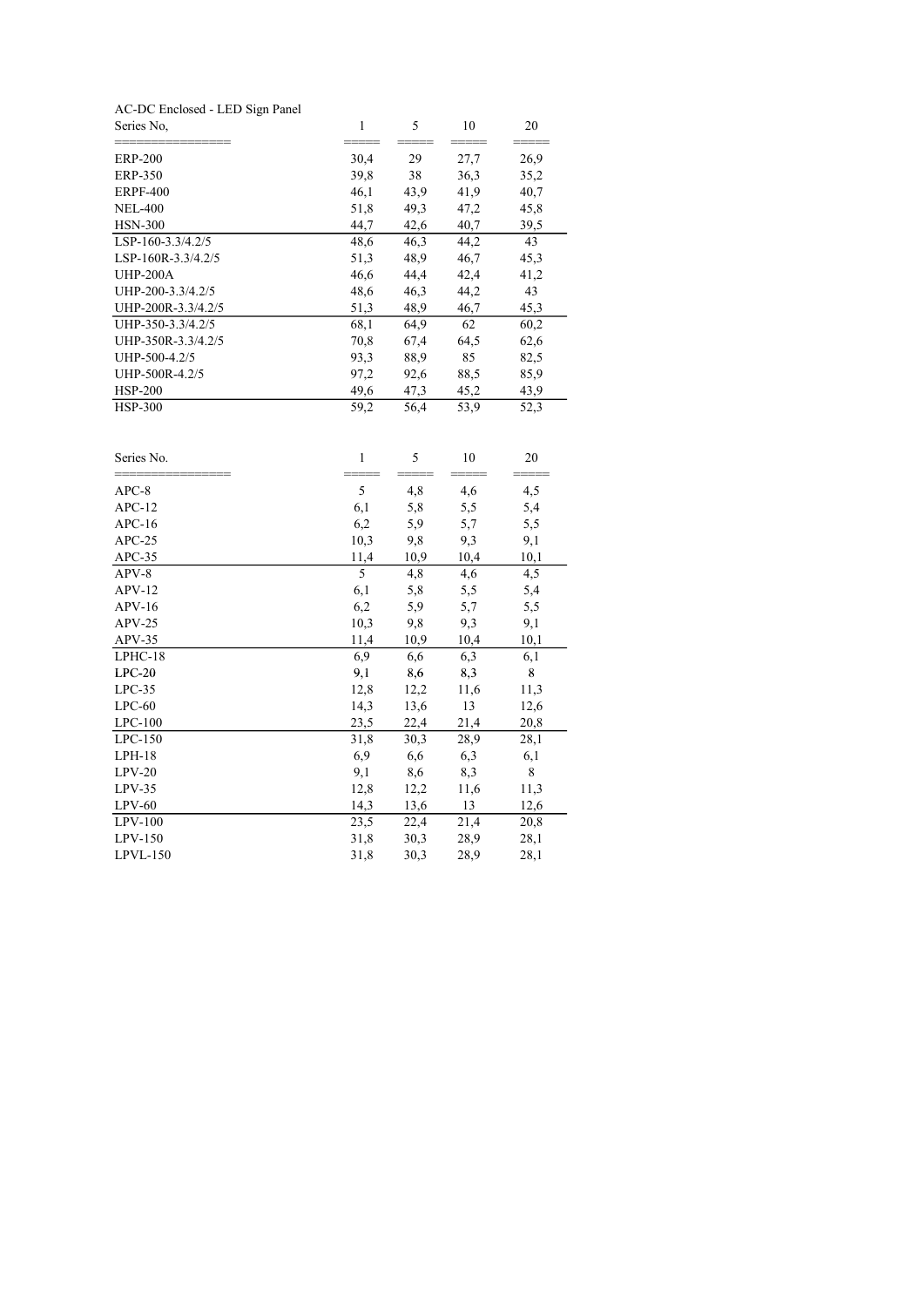| LED Power Supply (plastic case/PFC) |      |      |      |      |
|-------------------------------------|------|------|------|------|
| Series No.                          | 1    | 5    | 10   | 20   |
|                                     |      |      |      |      |
| <b>PLM-12</b>                       | 12,4 | 11,9 | 11,3 | 11   |
| <b>PLM-25</b>                       | 12,8 | 12,2 | 11,6 | 11,3 |
| IDLC-25                             | 16,1 | 15,4 | 14,7 | 14,3 |
| IDLC-25A                            | 16,6 | 15,9 | 15,2 | 14,7 |
| IDLC-45                             | 18,5 | 17,6 | 16,8 | 16,4 |
| IDLC-45A                            | 19,5 | 18,6 | 17,8 | 17,2 |
| IDLC-45-DA                          | 24   | 22,9 | 21,9 | 21,3 |
| IDLC-65                             | 20,5 | 19,5 | 18,7 | 18,1 |
| IDLC-65A                            | 21,5 | 20,5 | 19,6 | 19   |
| ODLC-45                             | 20,3 | 19,4 | 18,5 | 18   |
| ODLC-45A                            | 21,4 | 20,3 | 19,4 | 18,9 |
| ODLC-45-DA                          | 25,9 | 24,7 | 23,6 | 22,9 |
| ODLC-65                             | 22,5 | 21,5 | 20,5 | 19,9 |
| ODLC-65A                            | 23,4 | 22,3 | 21,3 | 20,7 |
| <b>PLD-16</b>                       | 14,8 | 14,1 | 13,5 | 13,1 |
| <b>PLD-25</b>                       | 16   | 15,2 | 14,5 | 14,1 |
| <b>PLD-40</b>                       | 18,7 | 17,8 | 17   | 16,5 |
| <b>PLD-60</b>                       | 20,8 | 19,9 | 19   | 18,4 |
| $PCD-16$                            | 15,1 | 14,4 | 13,8 | 13,4 |
| <b>PCD-25</b>                       | 16,3 | 15,5 | 14,9 | 14,4 |
| $PCD-40$                            | 20,5 | 19,5 | 18,7 | 18,1 |
| <b>PCD-60</b>                       | 22,7 | 21,6 | 20,7 | 20,1 |
| <b>PLC-30</b>                       | 21,7 | 20,7 | 19,7 | 19,2 |
| <b>PLC-45</b>                       | 31,9 | 30,4 | 29,1 | 28,2 |
| <b>PLC-60</b>                       | 33,6 | 32   | 30,6 | 29,7 |
| <b>PLC-100</b>                      | 42,9 | 40,8 | 39   | 37,9 |
| <b>PLN-20</b>                       | 19,5 | 18,6 | 17,8 | 17,2 |
| <b>PLN-30</b>                       | 21,7 | 20,7 | 19,7 | 19,2 |
| <b>PLN-45</b>                       | 31,9 | 30,4 | 29,1 | 28,2 |
| <b>PLN-60</b>                       | 33,6 | 32   | 30,6 | 29,7 |
| <b>PLN-100</b>                      | 42,9 | 40,8 | 39   | 37,9 |
| <b>SLD-50</b>                       | 19,5 | 18,6 | 17,8 | 17,2 |
| <b>SLD-80</b>                       | 25,2 | 24   | 23   | 22,3 |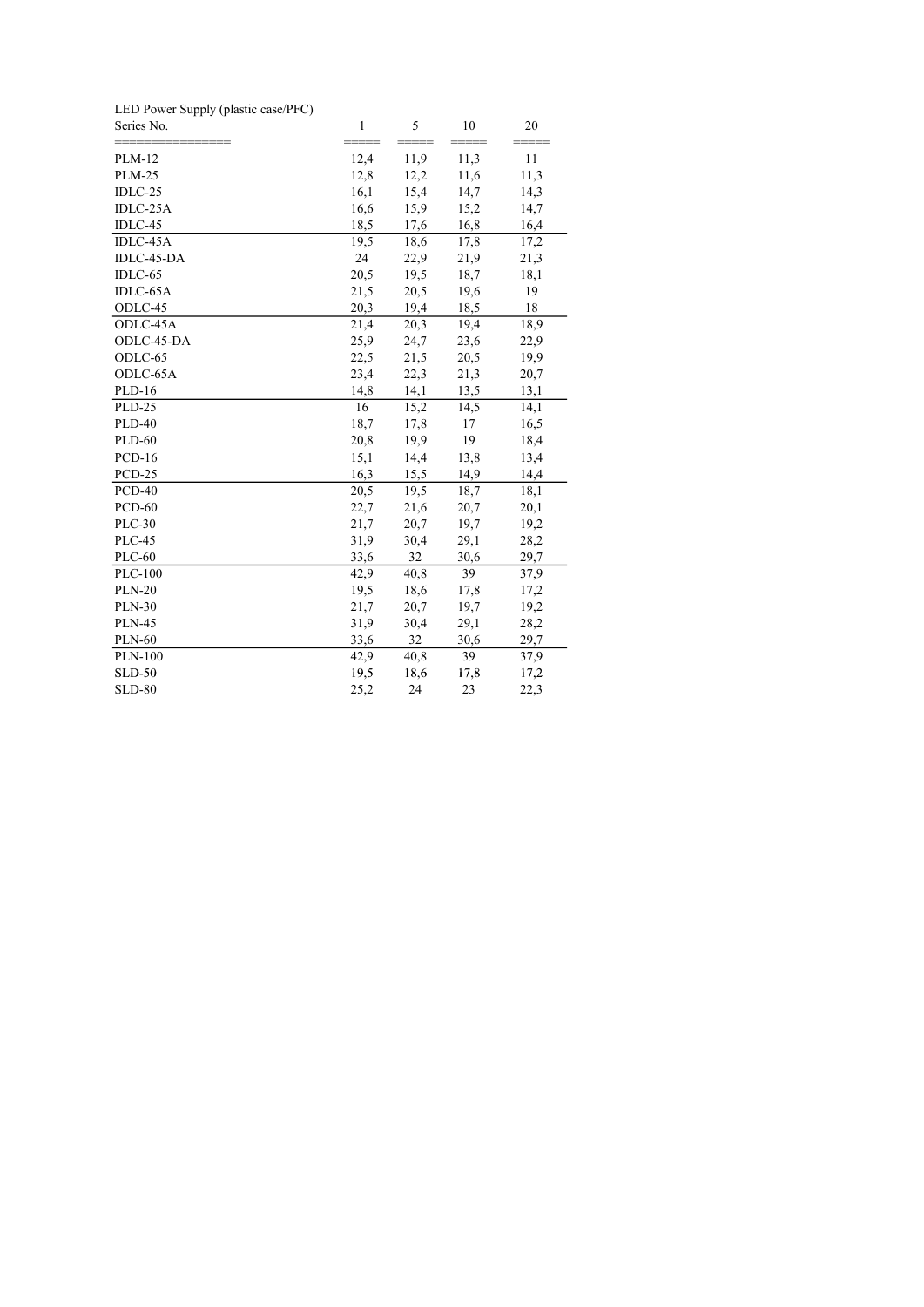LED Power Supply (plastic case external Adaptor/PFC)

| Series No.                                        | 1            | 5            | 10           | 20           |
|---------------------------------------------------|--------------|--------------|--------------|--------------|
| GSV30E<br>GSV60E                                  | 16<br>20,2   | 15,2<br>19,2 | 14,5<br>18,4 | 14,1<br>17,8 |
| LED Power Supply (plastic case/PFC)<br>Series No. | $\mathbf{1}$ | 5            | 10           | 20           |
|                                                   |              |              |              |              |
| LCM-25                                            | 23,7         | 22,6         | 21,6         | 21           |
| LCM-25DA                                          | 29,3         | 27,9         | 26,6         | 25,9         |
| LCM-25DA2                                         | 29,3         | 27,9         | 26,6         | 25,9         |
| $LCM-40$                                          | 28,8         | 27,4         | 26,2         | 25,4         |
| LCM-40DA                                          | 34,3         | 32,7         | 31,2         | 30,3         |
| LCM-40DA2                                         | 34,3         | 32,7         | 31,2         | 30,3         |
| $LCM-60$                                          | 32,3         | 30,8         | 29,4         | 28,5         |
| LCM-60DA                                          | 37,8         | 36           | 34,4         | 33,5         |
| LCM-60DA2                                         | 37,8         | 36           | 34,4         | 33,5         |
| $LPF-16$                                          | 19,5         | 18,6         | 17,8         | 17,2         |
| $LPF-16D$                                         | 21,4         | 20,3         | 19,4         | 18,9         |
| $LPF-25$                                          | 21,7         | 20,7         | 19,7         | 19,2         |
| $LPF-25D$                                         | 23,5         | 22,4         | 21,4         | 20,8         |
| $LPF-40$                                          | 25,1         | 23,9         | 22,8         | 22,2         |
| LPF-40D                                           | 26,9         | 25,6         | 24,5         | 23,8         |
| $LPF-60$                                          | 27,2         | 25,9         | 24,8         | 24,1         |
| $LPF-60D$                                         | 29,1         | 27,7         | 26,5         | 25,7         |
| LPF-90                                            | 38,8         | 37           | 35,4         | 34,3         |
| LPF-90D                                           | 40,7         | 38,8         | 37           | 36           |
| <b>NPF-40</b>                                     | 24,2         | 23,1         | 22           | 21,4         |
| NPF-40D                                           | 26,1         | 24,8         | 23,7         | 23           |
| <b>NPF-60</b>                                     | 26,4         | 25,1         | 24           | 23,3         |
| NPF-60D                                           | 28,2         | 26,9         | 25,7         | 25           |
| <b>NPF-90</b>                                     | 38           | 36,2         | 34,6         | 33,6         |
| NPF-90D                                           | 39,8         | 38           | 36,3         | 35,2         |
| <b>NPF-120</b>                                    | 43,9         | 41,8         | 40           | 38,8         |
| <b>NPF-120D</b>                                   | 45,7         | 43,6         | 41,6         | 40,4         |
| <b>NPF-200</b>                                    | 46,2         | 44           | 42,1         | 40,9         |
| <b>NPF-200V</b>                                   | 50,4         | 48,1         | 45,9         | 44,6         |
| <b>PWM-40</b>                                     | 26,1         | 24,8         | 23,7         | 23           |
| <b>PWM-60</b>                                     | 28,2         | 26,9         | 25,7         | 25           |
| PWM-60-DA                                         | 33,8         | 32,2         | 30,8         | 29,9         |
| PWM-60-DA2                                        | 33,8         | 32,2         | 30,8         | 29,9         |
| <b>PWM-90</b>                                     | 39,7         | 37,8         | 36,1         | 35,1         |
| PWM-90-DA                                         | 45,2         | 43,1         | 41,2         | 40           |
| PWM-90-DA2                                        | 45,2         | 43,1         | 41,2         | 40           |
| <b>PWM-120</b>                                    | 45,7         | 43,6         | 41,6         | 40,4         |
| <b>PWM-120-DA</b>                                 | 51,3         | 48,9         | 46,7         | 45,3         |
| PWM-120-DA2                                       | 51,3         | 48,9         | 46,7         | 45,3         |
| <b>PWM-200</b>                                    | 55,5         | 52,9         | 50,5         | 49,1         |
| PWM-200-DA2                                       | 60,9         | 58           | 55,4         | 53,8         |
| HLN-40H                                           | 31,6         | 30,1         | 28,8         | 28           |
| HLN-60H                                           | 35,1         | 33,5         | 32           | 31,1         |
| HLN-80H                                           | 42,5         | 40,5         | 38,7         | 37,6         |
|                                                   |              |              |              |              |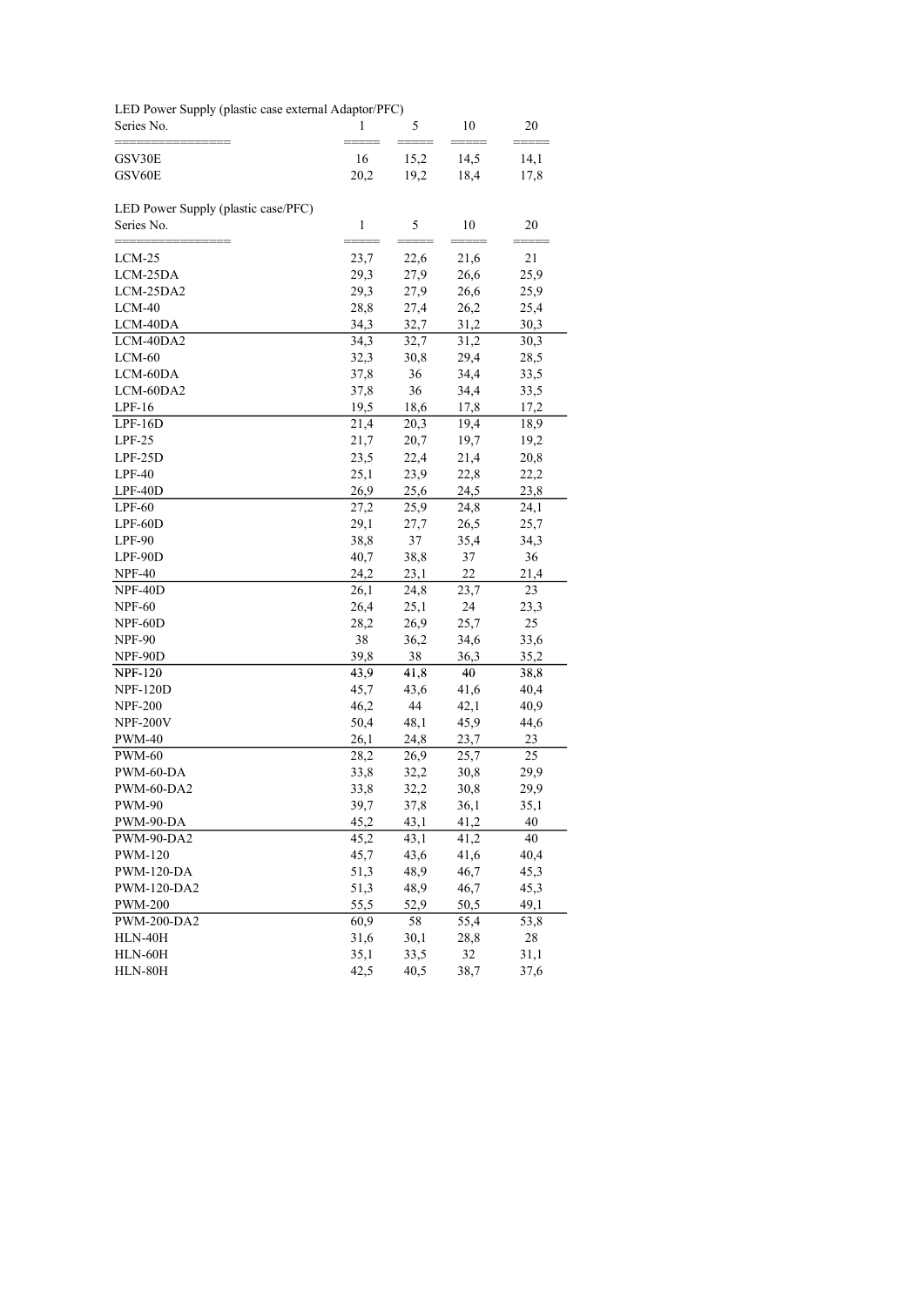| LED Power Supply (metal case) |       |       |       |       |
|-------------------------------|-------|-------|-------|-------|
| Series No.                    | 1     | 5     | 10    | 20    |
| HLG-40H                       | 29,8  | 28,4  | 27,1  | 26,3  |
| HLG-40H-A                     | 29,8  | 28,4  | 27,1  | 26,3  |
| $HLG-40H-B$                   | 30,6  | 29,2  | 27,9  | 27,1  |
| HLG-40H-AB                    | 31,4  | 30    | 28,6  | 27,8  |
| HLG-60H                       | 30,9  | 29,5  | 28,2  | 27,4  |
| HLG-60H-A                     | 30,9  | 29,5  | 28,2  | 27,4  |
| HLG-60H-B                     | 31,6  | 30,1  | 28,8  | 28    |
| HLG-60H-AB                    | 32,6  | 31,1  | 29,7  | 28,8  |
| HLG-80H                       | 37    | 35,2  | 33,7  | 32,7  |
| HLG-80H-A                     | 37    | 35,2  | 33,7  | 32,7  |
| HLG-80H-B                     | 38,2  | 36,4  | 34,8  | 33,7  |
| HLG-80H-AB                    | 39    | 37,2  | 35,5  | 34,5  |
| $HLG-100H$                    | 45,4  | 43,2  | 41,3  | 40,1  |
| <b>HLG-100H-A</b>             | 45,4  | 43,2  | 41,3  | 40,1  |
| <b>HLG-100H-B</b>             | 46,6  | 44,4  | 42,4  | 41,2  |
| HLG-100H-AB                   | 47,6  | 45,3  | 43,3  | 42,1  |
| <b>HLG-120H</b>               | 46,9  | 44,7  | 42,7  | 41,5  |
| <b>HLG-120H-A</b>             | 46,9  | 44,7  | 42,7  | 41,5  |
| <b>HLG-120H-B</b>             | 48,1  | 45,8  | 43,8  | 42,5  |
| HLG-120H-AB                   | 49,1  | 46,8  | 44,7  | 43,4  |
| $HLG-150H$                    | 47,4  | 45,2  | 43,2  | 41,9  |
| <b>HLG-150H-A</b>             | 47,4  | 45,2  | 43,2  | 41,9  |
| <b>HLG-150H-B</b>             | 48,6  | 46,3  | 44,2  | 43    |
| HLG-150H-AB                   | 49,6  | 47,3  | 45,2  | 43,9  |
| <b>HLG-185H</b>               | 50,8  | 48,4  | 46,2  | 44,9  |
| <b>HLG-185H-A</b>             | 50,8  | 48,4  | 46,2  | 44,9  |
| <b>HLG-185H-B</b>             | 52    | 49,5  | 47,3  | 45,9  |
| HLG-185H-AB                   | 53    | 50,5  | 48,2  | 46,8  |
| <b>HLG-240H</b>               | 63,1  | 60,1  | 57,4  | 55,8  |
| <b>HLG-240H-A</b>             | 63,1  | 60,1  | 57,4  | 55,8  |
| <b>HLG-240H-B</b>             | 64,7  | 61,7  | 58,9  | 57,2  |
| HLG-240H-AB                   | 65,6  | 62,5  | 59,7  | 58    |
| <b>HLG-320H</b>               | 85,1  | 81    | 77,5  | 75,2  |
| <b>HLG-320H-A</b>             | 85,1  | 81    | 77,5  | 75,2  |
| <b>HLG-320H-B</b>             | 87,9  | 83,8  | 80,1  | 77,8  |
| HLG-320H-AB                   | 88,8  | 84,6  | 80,8  | 78,5  |
| <b>HLG-480H-V</b>             | 126,8 | 120,8 | 115,4 | 112,1 |
| HLG-480H-V-A                  | 126,8 | 120,8 | 115,4 | 112,1 |
| <b>HLG-480H-V-B</b>           | 136,2 | 129,7 | 124   | 120,4 |
| HLG-480H-V-AB                 | 137   | 130,5 | 124,8 | 121,2 |
| HLG-480H-V-D2                 | 140,7 | 134,1 | 128,1 | 124,4 |
| <b>HLG-600H</b>               | 181,6 | 173   | 165,3 | 160,6 |
| HLG-600H-A                    | 181,6 | 173   | 165,3 | 160,6 |
| HLG-600H-B                    | 185   | 176,2 | 168,4 | 163,5 |
| HLG-600H-AB                   | 186,6 | 177,8 | 169,9 | 165   |
|                               |       |       |       |       |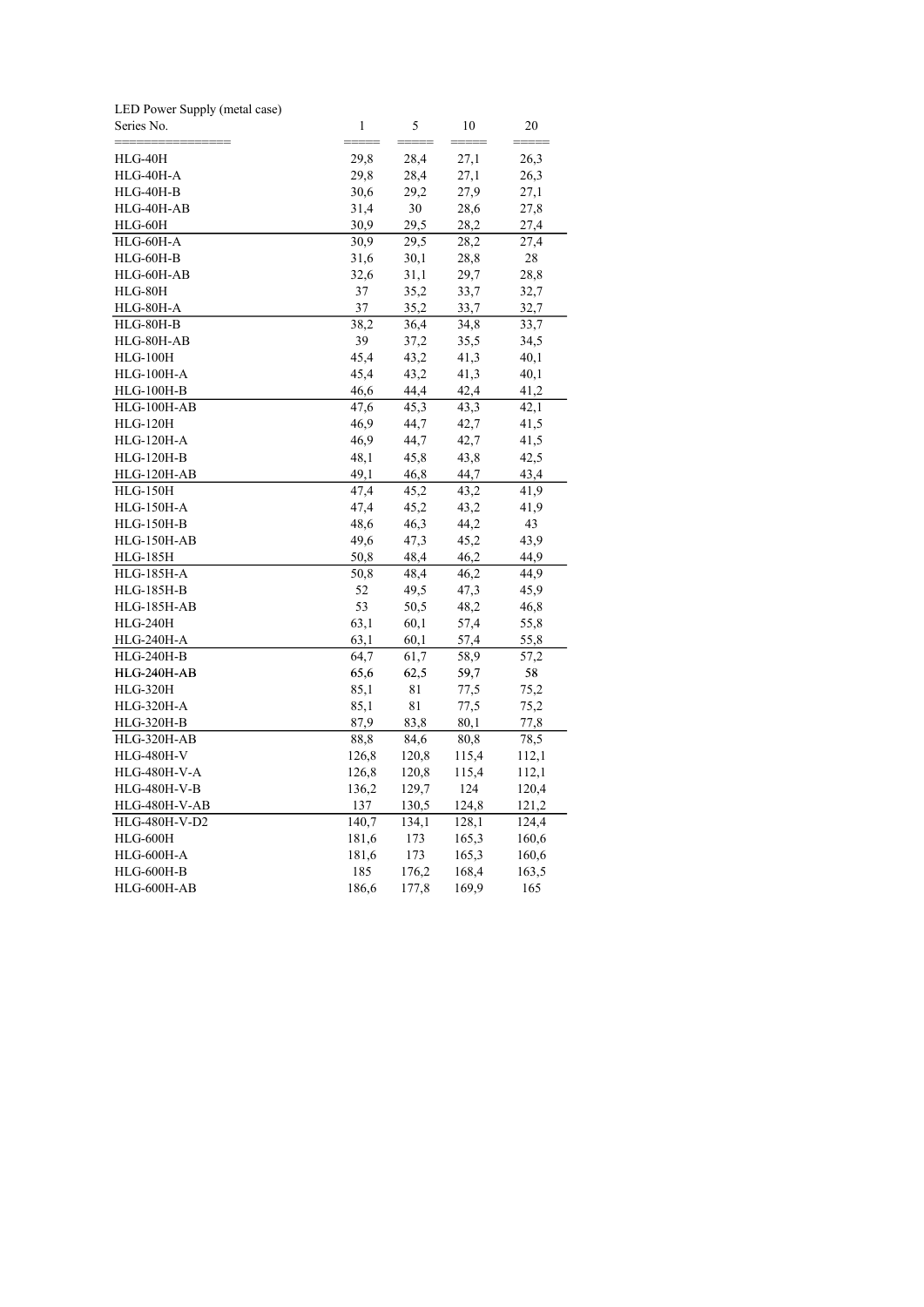| $\mathbf{1}$ | 5     | 10           | 20    |
|--------------|-------|--------------|-------|
|              |       |              | 27,4  |
| 31,6         |       | 28,8         | 28    |
| 32,6         | 31,1  | 29,7         | 28,8  |
| 37           | 35,2  | 33,7         | 32,7  |
| 38,2         | 36,4  | 34,8         | 33,7  |
| 39           | 37,2  | 35,5         | 34,5  |
| 46,9         | 44,7  | 42,7         | 41,5  |
| 48,1         | 45,8  | 43,8         | 42,5  |
| 49,1         | 46,8  | 44,7         | 43,4  |
| 50,8         | 48,4  | 46,2         | 44,9  |
| 52           | 49,5  | 47,3         | 45,9  |
| 53           | 50,5  | 48,2         | 46,8  |
| 63,1         | 60,1  | 57,4         | 55,8  |
| 64,7         | 61,7  | 58,9         | 57,2  |
| 65,6         | 62,5  | 59,7         | 58    |
| 85,1         | 81    | 77,5         | 75,2  |
| 87,9         | 83,8  | 80,1         | 77,8  |
| 88,8         | 84,6  | 80,8         | 78,5  |
| 90,8         | 86,5  | 82,7         | 80,3  |
| 91,6         | 87,3  | 83,4         | 81    |
| 126,8        | 120,8 | 115,4        | 112,1 |
| 136,2        | 129,7 | 124          | 120,4 |
| 137          | 130,5 | 124,8        | 121,2 |
| 140,7        | 134,1 | 128,1        | 124,4 |
|              | 30,9  | 29,5<br>30,1 | 28,2  |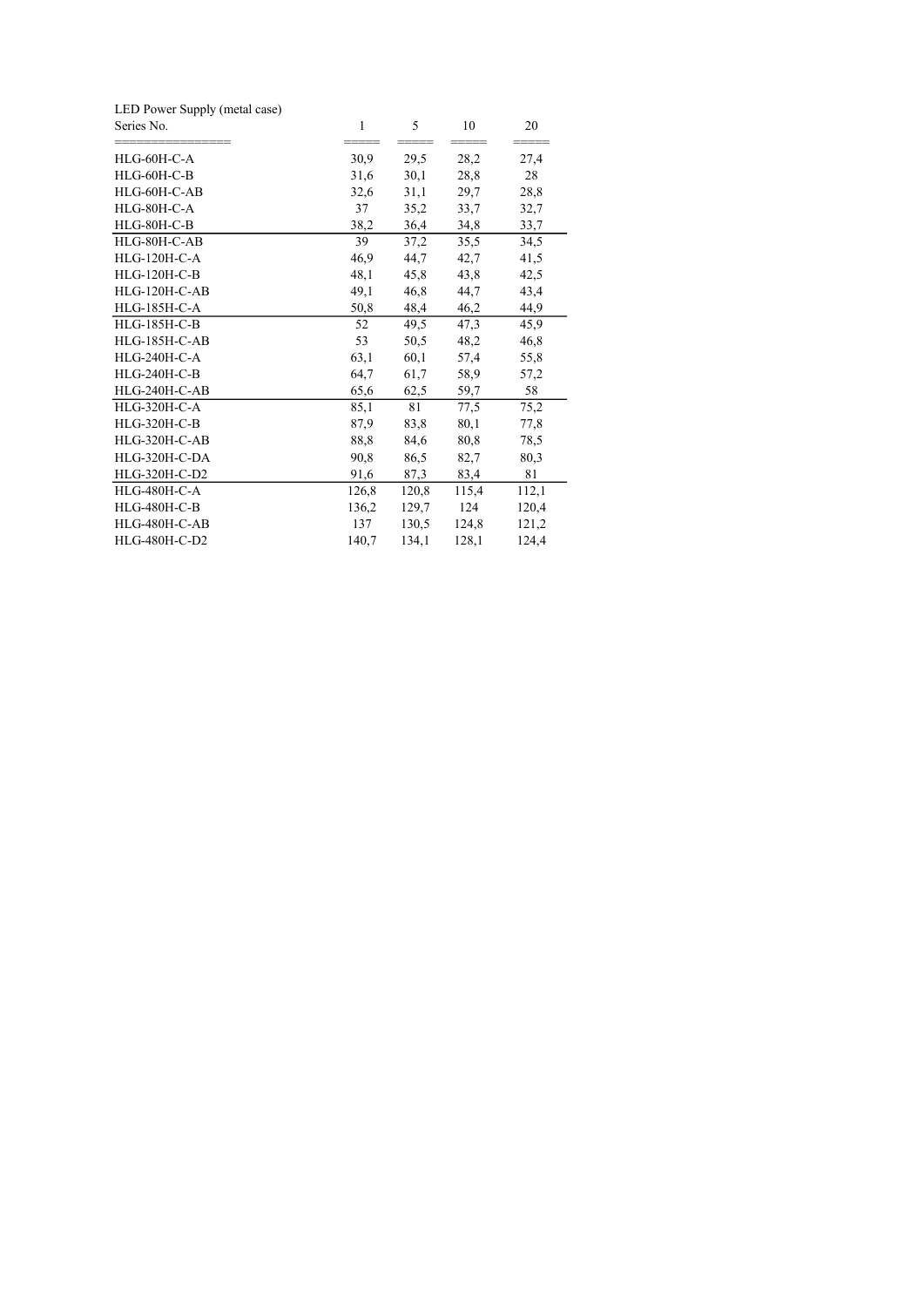| LED Power Supply (metal case) |              |       |       |       |
|-------------------------------|--------------|-------|-------|-------|
| Series No.                    | $\mathbf{1}$ | 5     | 10    | 20    |
| HVG-65-A                      | 52,6         | 50,1  | 47,9  | 46,5  |
| $HVG-65-B$                    | 54,3         | 51,7  | 49,5  | 48    |
| $HVG-65-AB$                   | 55,2         | 52,5  | 50,2  | 48,8  |
| HVG-100-A                     | 67,6         | 64,4  | 61,5  | 59,8  |
| <b>HVG-100-B</b>              | 69,3         | 66    | 63,1  | 61,3  |
| $HVG-100-AB$                  | 70,3         | 67    | 64    | 62,1  |
| <b>HVG-150-A</b>              | 71,1         | 67,8  | 64,8  | 62,9  |
| $HVG-150-B$                   | 73           | 69,5  | 66,4  | 64,5  |
| $HVG-150-AB$                  | 74           | 70,5  | 67,4  | 65,4  |
| <b>HVG-240-A</b>              | 81,2         | 77,4  | 73,9  | 71,8  |
| <b>HVG-240-B</b>              | 83,1         | 79,1  | 75,6  | 73,4  |
| HVG-240-AB                    | 84,1         | 80,1  | 76,5  | 74,3  |
| <b>HVG-320-A</b>              | 109,3        | 104,1 | 99,5  | 96,6  |
| <b>HVG-320-B</b>              | 112,7        | 107,3 | 102,6 | 99,6  |
| <b>HVG-320-AB</b>             | 113,5        | 108,1 | 103,3 | 100,4 |
| <b>HVG-480-A</b>              | 155,4        | 148   | 141,5 | 137,4 |
| <b>HVG-480-B</b>              | 158,9        | 151,4 | 144,7 | 140,5 |
| <b>HVG-480-AB</b>             | 159,7        | 152,2 | 145,4 | 141,2 |
| HVG-480-D2                    | 161,4        | 153,8 | 147   | 142,7 |
| HVGC-65-A                     | 52,6         | 50,1  | 47,9  | 46,5  |
| $HVGC-65-B$                   | 54,3         | 51,7  | 49,5  | 48    |
| HVGC-65-AB                    | 55,2         | 52,5  | 50,2  | 48,8  |
| $HVGC-100-A$                  | 67,6         | 64,4  | 61,5  | 59,8  |
| $HVGC-100-B$                  | 69,3         | 66    | 63,1  | 61,3  |
| HVGC-100-AB                   | 70,3         | 67    | 64    | 62,1  |
| $HVGC-150-A$                  | 71,1         | 67,8  | 64,8  | 62,9  |
| $HVGC-150-B$                  | 73           | 69,5  | 66,4  | 64,5  |
| $HVGC-150-AB$                 | 74           | 70,5  | 67,4  | 65,4  |
| $HVGC-240-A$                  | 81,2         | 77,4  | 73,9  | 71,8  |
| $HVGC-240-B$                  | 83,1         | 79,1  | 75,6  | 73,4  |
| HVGC-240-AB                   | 84,1         | 80,1  | 76,5  | 74,3  |
| <b>HVGC-320-A</b>             | 103,4        | 98,5  | 94,2  | 91,4  |
| $HVGC-320-B$                  | 107,1        | 102   | 97,5  | 94,7  |
| $HVGC-320-AB$                 | 108,1        | 103   | 98,4  | 95,6  |
| HVGC-480-AB                   | 168,1        | 160,2 | 153,1 | 148,7 |
| $HVGC-650-AB$                 | 227          | 216,2 | 206,7 | 200,7 |
| HVGC-1000A-AB                 | 341,3        | 325,2 | 310,8 | 301,8 |
| $LDC-35$                      | 24           | 22,9  | 21,9  | 21,3  |
| $LDC-35B$                     | 25,9         | 24,7  | 23,6  | 22,9  |
| LDC-35DA                      | 30,4         | 29    | 27,7  | 26,9  |
| $LDC-55$                      | 25,9         | 24,7  | 23,6  | 22,9  |
| LDC-55B                       | 27,7         | 26,4  | 25,3  | 24,5  |
| LDC-55DA                      | 32,3         | 30,8  | 29,4  | 28,5  |
| LDC-55DA2                     | 32,3         | 30,8  | 29,4  | 28,5  |
| $LDC-80$                      | 28,8         | 27,4  | 26,2  | 25,4  |
| $LDC-80B$                     | 30,4         | 29    | 27,7  | 26,9  |
| LDC-80DA                      | 34,1         | 32,5  | 31,1  | 30,2  |
| FDL-65                        | 23           | 21,9  | 21    | 20,4  |
|                               |              |       |       |       |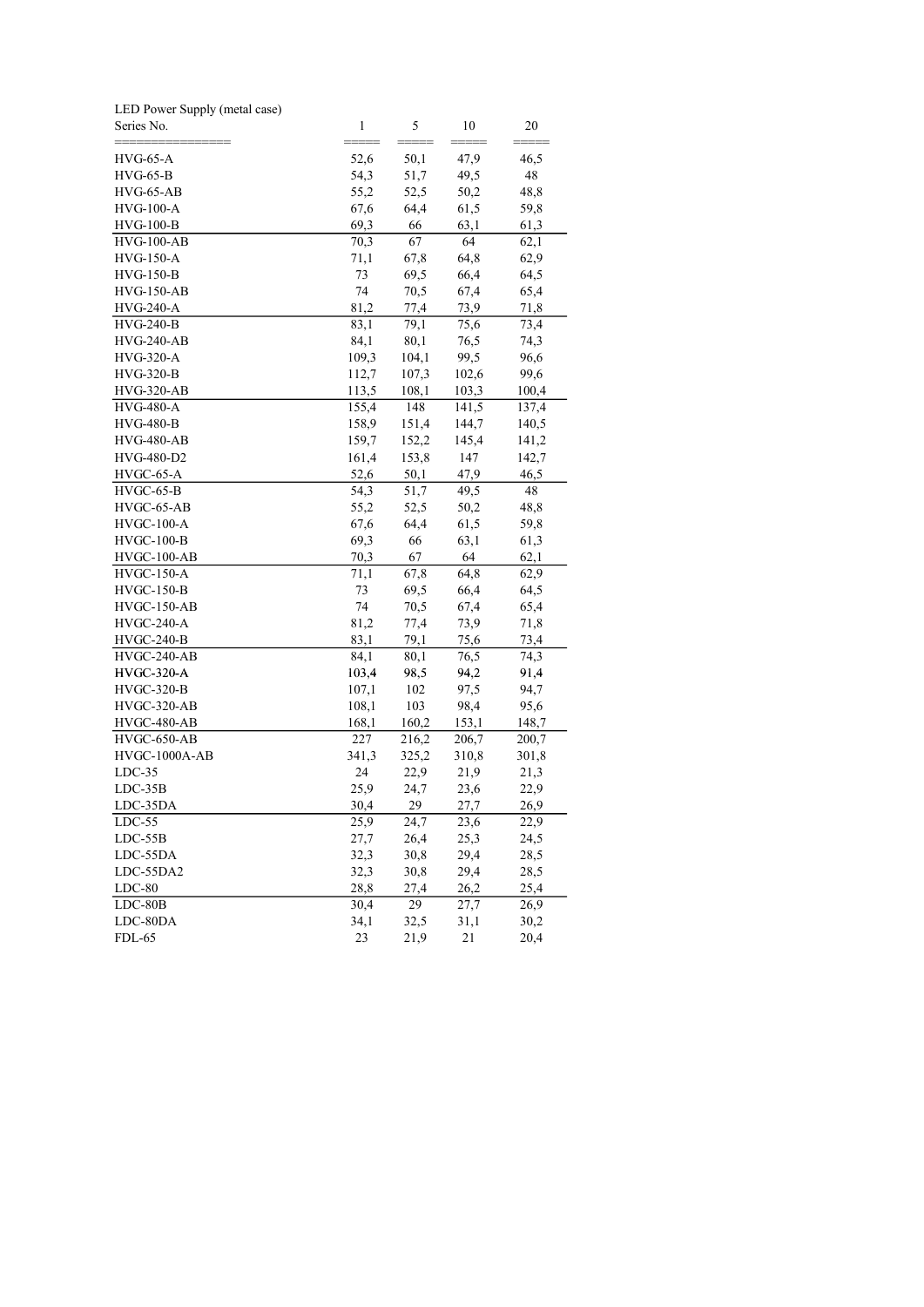|  |  | LED Power Supply - Circular Shape |  |
|--|--|-----------------------------------|--|
|  |  |                                   |  |

| Series No.        | 1            | 5    | 10              | 20<br>==== |  |
|-------------------|--------------|------|-----------------|------------|--|
| $HBG-60$          | ====<br>22,9 | 21,8 | $=====$<br>20,8 | 20,2       |  |
| <b>HBG-100-A</b>  | 42,7         | 40,7 | 38,9            | 37,8       |  |
| <b>HBG-100-B</b>  | 43,7         | 41,6 | 39,8            | 38,7       |  |
| $HBG-100-AB$      | 43,7         | 41,6 | 39,8            | 38,7       |  |
| $HBG-100-DA$      | 48,3         | 46   | 43,9            | 42,7       |  |
| $HBG-160-A$       | 54           | 51,4 | 49,1            | 47,7       |  |
| <b>HBG-160-B</b>  | 55,5         | 52,9 | 50,5            | 49,1       |  |
| <b>HBG-160-AB</b> | 56,3         | 53,7 | 51,3            | 49,8       |  |
| <b>HBG-160-DA</b> | 59,9         | 57   | 54,5            | 52,9       |  |
| <b>HBG-200-A</b>  | 59,5         | 56,7 | 54,2            | 52,6       |  |
| <b>HBG-200-B</b>  | 61,2         | 58,3 | 55,7            | 54,1       |  |
| <b>HBG-200-AB</b> | 62,2         | 59,3 | 56,6            | 55         |  |
| <b>HBG-200-DA</b> | 65,2         | 62,1 | 59,4            | 57,7       |  |
| <b>HBG-240-A</b>  | 73,3         | 69,8 | 66,8            | 64,8       |  |
| HBG-240-B         | 75,3         | 71,8 | 68,6            | 66,6       |  |
| <b>HBG-240-AB</b> | 76,3         | 72,7 | 69,5            | 67,5       |  |
| <b>HBG-240-DA</b> | 79           | 75,3 | 72              | 69,9       |  |
| <b>HBGC-300-A</b> | 88,8         | 84,6 | 80,8            | 78,5       |  |
| HBGC-300-AB       | 94,2         | 89,7 | 85,7            | 83,3       |  |
| HBGC-300-ADA      | 96,2         | 91,6 | 87,6            | 85         |  |
| $HBG-60P$         | 18,5         | 17,6 | 16,8            | 16,4       |  |
| <b>HBG-100P-A</b> | 30,1         | 28,7 | 27,4            | 26,6       |  |
| <b>HBG-100P-B</b> | 30,9         | 29,5 | 28,2            | 27,4       |  |
| HBG-100P-DA       | 35,6         | 34   | 32,5            | 31,5       |  |
| <b>HBG-160P-A</b> | 38,8         | 37   | 35,4            | 34,3       |  |
| <b>HBG-160P-B</b> | 39,8         | 38   | 36,3            | 35,2       |  |
| HBG-160P-DA       | 44,4         | 42,3 | 40,4            | 39,2       |  |
| <b>HBG-240P-A</b> | 55,5         | 52,9 | 50,5            | 49,1       |  |
| <b>HBG-240P-B</b> | 57           | 54,3 | 51,9            | 50,4       |  |

## LED Power Supply - PCB Type

| LED Power Supply - PCB Type<br>Series No. |      |      | 10   | 20   |
|-------------------------------------------|------|------|------|------|
|                                           |      |      |      |      |
| PLP-30                                    | 14.1 | 13.5 | 12.9 | 12,5 |
| PLP-45                                    | 15.6 | 14.9 | 14.2 | 13,8 |
| PLP-60                                    | 16.8 | 16   | 15.3 | 14,9 |
| <b>HLP-60H</b>                            | 26.9 | 25.6 | 24.5 | 23,8 |
| HLP-80H                                   | 34.1 | 32,5 | 31.1 | 30,2 |
|                                           |      |      |      |      |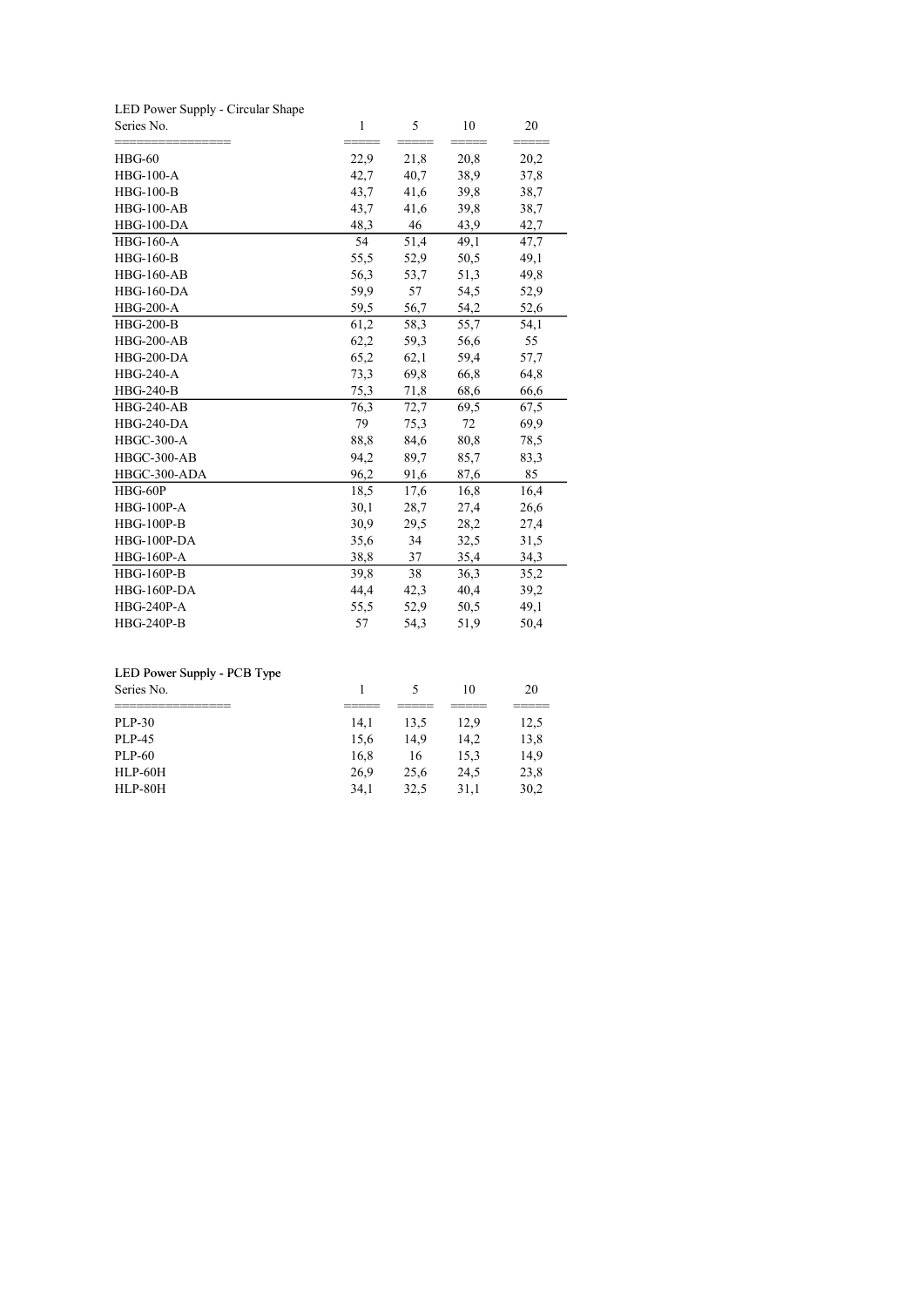LED Power Supply / Economical metal case / PFC

| Series No.          | $\mathbf{1}$ | 5    | 10   | 20   |
|---------------------|--------------|------|------|------|
| $ELG-75-V$          | 29,6         | 28,2 | 26,9 | 26,2 |
| <b>ELG-75-V-A</b>   | 29,6         | 28,2 | 26,9 | 26,2 |
| <b>ELG-75-V-B</b>   | 31,4         | 30   | 28,6 | 27,8 |
| ELG-75-V-AB         | 32,3         | 30,8 | 29,4 | 28,5 |
| ELG-75-V-DA         | 35,1         | 33,5 | 32   | 31,1 |
| ELG-75-V-D2         | 36           | 34,3 | 32,8 | 31,8 |
| <b>ELG-75-C</b>     | 29,6         | 28,2 | 26,9 | 26,2 |
| <b>ELG-75-C-A</b>   | 29,6         | 28,2 | 26,9 | 26,2 |
| $ELG-75-C-B$        | 31,4         | 30   | 28,6 | 27,8 |
| ELG-75-C-AB         | 32,3         | 30,8 | 29,4 | 28,5 |
| ELG-75-C-DA         | 35,1         | 33,5 | 32   | 31,1 |
| ELG-75-C-D2         | 36           | 34,3 | 32,8 | 31,8 |
| <b>ELG-100-V</b>    | 33,3         | 31,7 | 30,3 | 29,4 |
| ELG-100-V-A         | 33,3         | 31,7 | 30,3 | 29,4 |
| ELG-100-V-B         | 35,3         | 33,6 | 32,2 | 31,2 |
| <b>ELG-100-V-AB</b> | 36,2         | 34,4 | 32,9 | 32   |
| ELG-100-V-DA        | 38,8         | 37   | 35,4 | 34,3 |
| ELG-100-V-D2        | 39,7         | 37,8 | 36,1 | 35,1 |
| <b>ELG-100-C</b>    | 33,3         | 31,7 | 30,3 | 29,4 |
| <b>ELG-100-C-A</b>  | 33,3         | 31,7 | 30,3 | 29,4 |
| ELG-100-C-B         | 35,3         | 33,6 | 32,2 | 31,2 |
| ELG-100-C-AB        | 36,2         | 34,4 | 32,9 | 32   |
| ELG-100-C-DA        | 38,8         | 37   | 35,4 | 34,3 |
| ELG-100-C-D2        | 39,7         | 37,8 | 36,1 | 35,1 |
| ELG-150-V           | 36           | 34,3 | 32,8 | 31,8 |
| ELG-150-V-A         | 36           | 34,3 | 32,8 | 31,8 |
| ELG-150-V-B         | 37,8         | 36   | 34,4 | 33,5 |
| <b>ELG-150-V-AB</b> | 38,8         | 37   | 35,4 | 34,3 |
| ELG-150-V-DA        | 41,7         | 39,7 | 38   | 36,9 |
| ELG-150-V-D2        | 42,5         | 40,5 | 38,7 | 37,6 |
| ELG-150-C           | 36           | 34,3 | 32,8 | 31,8 |
| ELG-150-C-A         | 36           | 34,3 | 32,8 | 31,8 |
| ELG-150-C-B         | 37,8         | 36   | 34,4 | 33,5 |
| ELG-150-C-AB        | 38,8         | 37   | 35,4 | 34,3 |
| ELG-150-C-DA        | 41,7         | 39,7 | 38   | 36,9 |
| ELG-150-C-D2        | 42,5         | 40,5 | 38,7 | 37,6 |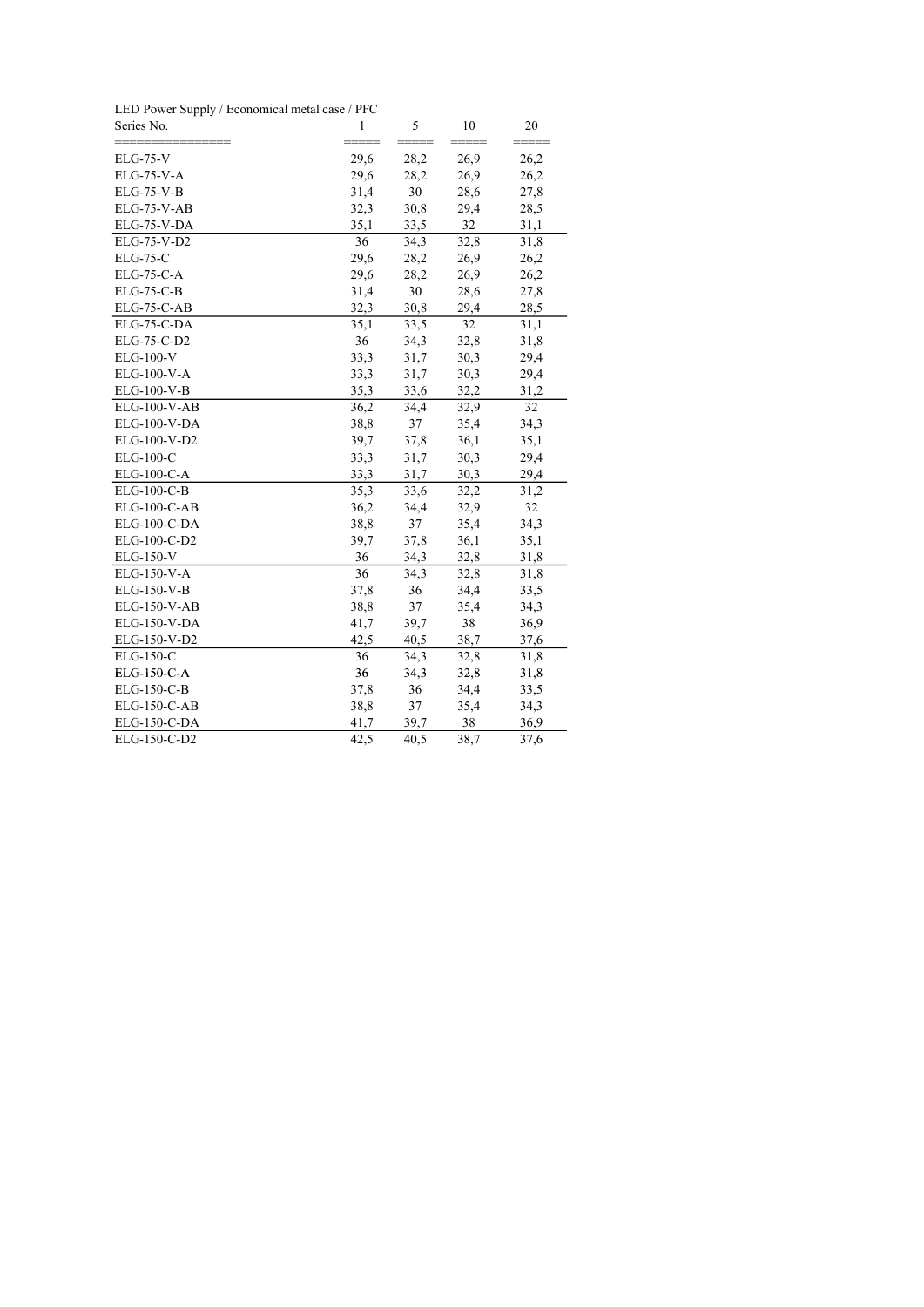LED Power Supply / Economical metal case / PFC

| Series No.          | $\mathbf{1}$ | 5    | 10   | 20   |
|---------------------|--------------|------|------|------|
| <b>ELG-200-V</b>    | 44,4         | 42,3 | 40,4 | 39,2 |
| ELG-200-V-A         | 44,4         | 42,3 | 40,4 | 39,2 |
| <b>ELG-200-V-B</b>  | 46,2         | 44   | 42,1 | 40,9 |
| <b>ELG-200-V-AB</b> | 47,1         | 44,8 | 42,9 | 41,6 |
| <b>ELG-200-V-DA</b> | 49,9         | 47,6 | 45,5 | 44,2 |
| ELG-200-V-D2        | 50,8         | 48,4 | 46,2 | 44,9 |
| $ELG-200-C$         | 44,4         | 42,3 | 40,4 | 39,2 |
| <b>ELG-200-C-A</b>  | 44,4         | 42,3 | 40,4 | 39,2 |
| <b>ELG-200-C-B</b>  | 46,2         | 44   | 42,1 | 40,9 |
| ELG-200-C-AB        | 47,1         | 44,8 | 42,9 | 41,6 |
| ELG-200-C-DA        | 49,9         | 47,6 | 45,5 | 44,2 |
| ELG-200-C-D2        | 50,8         | 48,4 | 46,2 | 44,9 |
| <b>ELG-240-V</b>    | 47,1         | 44,8 | 42,9 | 41,6 |
| ELG-240-V-A         | 47,1         | 44,8 | 42,9 | 41,6 |
| ELG-240-V-B         | 49,1         | 46,8 | 44,7 | 43,4 |
| <b>ELG-240-V-AB</b> | 49,9         | 47,6 | 45,5 | 44,2 |
| <b>ELG-240-V-DA</b> | 52,8         | 50,3 | 48,1 | 46,7 |
| ELG-240-V-D2        | 53,6         | 51,1 | 48,8 | 47,4 |
| <b>ELG-240-C</b>    | 47,1         | 44,8 | 42,9 | 41,6 |
| ELG-240-C-A         | 47,1         | 44,8 | 42,9 | 41,6 |
| ELG-240-C-B         | 49,1         | 46,8 | 44,7 | 43,4 |
| ELG-240-C-AB        | 49,9         | 47,6 | 45,5 | 44,2 |
| $ELG-240-C-DA$      | 52,8         | 50,3 | 48,1 | 46,7 |
| ELG-240-C-D2        | 53,6         | 51,1 | 48,8 | 47,4 |
| <b>ELG-300-A</b>    | 70,6         | 67,3 | 64,3 | 62,4 |
| ELGC-300-A          | 70,6         | 67,3 | 64,3 | 62,4 |
| ELGC-300-AB         | 75,7         | 72,1 | 68,9 | 66,9 |
| ELGC-300-ADA        | 77,7         | 74   | 70,7 | 68,7 |

| LED Power Supply / Economical metal case / PFC |  |  |
|------------------------------------------------|--|--|
|------------------------------------------------|--|--|

| Series No.       | $\mathbf{1}$ | 5    | 10   | 20   |
|------------------|--------------|------|------|------|
| $XLG-20$         | 13,5         | 12,8 | 12,2 | 11,9 |
| $XLG-20B$        | 15,6         | 14,9 | 14,2 | 13,8 |
| $XLG-25-A$       | 18,7         | 17,8 | 17   | 16,5 |
| $XLG-25-AB$      | 21,5         | 20,5 | 19,6 | 19   |
| $XLG-50-A$       | 19,7         | 18,7 | 17,9 | 17,4 |
| $XLG-50-AB$      | 22,4         | 21,3 | 20,4 | 19,8 |
| $XLG-75-A$       | 24,2         | 23,1 | 22   | 21,4 |
| $XLG-75-AB$      | 27,1         | 25,8 | 24,6 | 23,9 |
| <b>XLG-100-A</b> | 27,1         | 25,8 | 24,6 | 23,9 |
| $XLG-100-AB$     | 29,8         | 28,4 | 27,1 | 26,3 |
| <b>XLG-150-A</b> | 30,3         | 28,8 | 27,6 | 26,8 |
| $XLG-150-AB$     | 32,8         | 31,2 | 29,9 | 29   |
| $XLG-200-A$      | 36,3         | 34,6 | 33,1 | 32,1 |
| $XLG-200-AB$     | 39,2         | 37,3 | 35,7 | 34,6 |
| <b>XLG-240-A</b> | 39           | 37,2 | 35,5 | 34,5 |
| $XLG-240-AB$     | 41,7         | 39,7 | 38   | 36,9 |
| XLG-320-A        | 58,8         | 56,1 | 53,6 | 52   |
| $XLG-320-AB$     | 61,5         | 58,6 | 56   | 54,4 |
| Series No.       | $\mathbf{1}$ | 5    | 10   | 20   |
| $XBG-100-A$      | 30,8         | 29,3 | 28   | 27,2 |
| $XBG-100-AB$     | 33,5         | 31,9 | 30,5 | 29,6 |
| <b>XBG-160-A</b> | 40,9         | 38,9 | 37,2 | 36,1 |
| $XBG-160-AB$     | 43,7         | 41,6 | 39,8 | 38,7 |
| <b>XBG-240-A</b> | 55,8         | 53,2 | 50,8 | 49,4 |
| $XBG-240-AB$     | 60,5         | 57.7 | 55,1 | 53,5 |